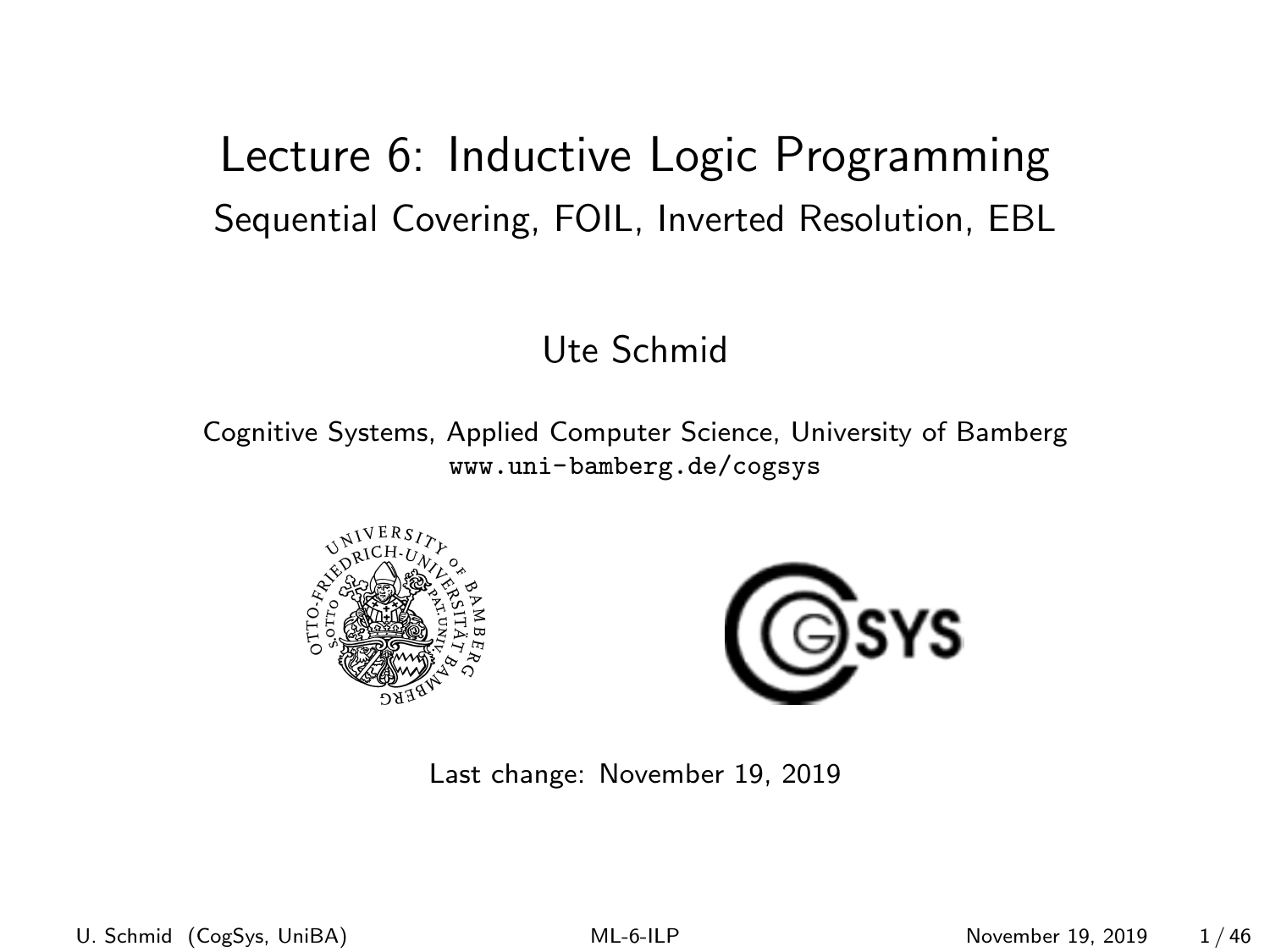## **Motivation**

• it is useful to learn the target function as a set of if-then-rules

- $\triangleright$  one of the most expressive and human readable representations
- $\blacktriangleright$  e.g. decision trees
- Inductive Logic Programming (ILP):
	- $\blacktriangleright$  rules are learned directly
	- $\triangleright$  designed to learn first-order rules (i.e. including variables)
	- $\triangleright$  sequential covering to incrementally grow the final set of rules
- PROLOG programs are sets of first-order rules
- $\Rightarrow$  a general-purpose method capable of learning such rule sets can be viewed as an algorithm for automatically inferring PROLOG programs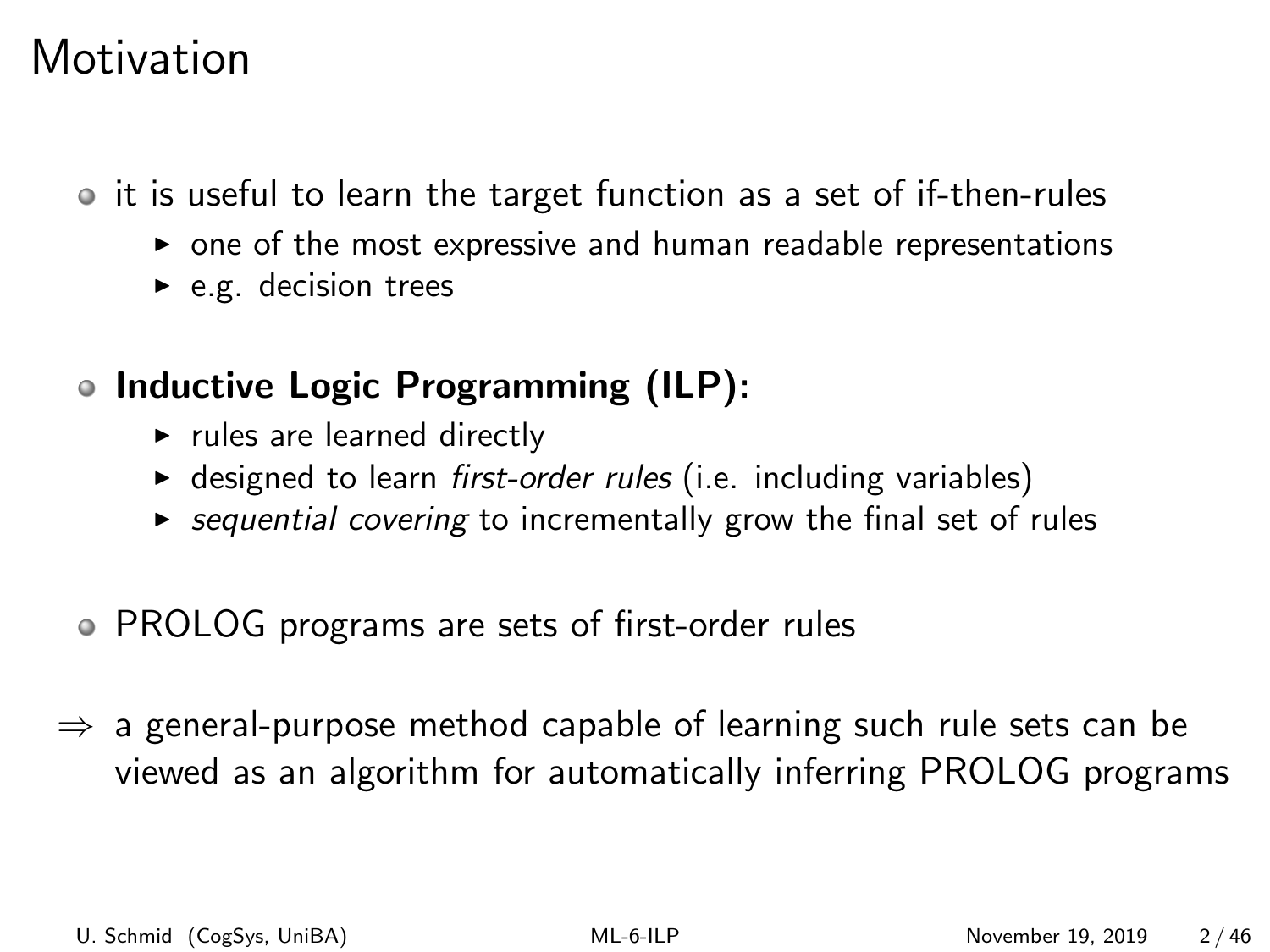## Outline

- **Sequential Covering** 
	- ► General to Specific Beam Search
	- ► Learn One Rule
	- $\blacktriangleright$  Performance Measures
	- $\triangleright$  Sequential vs. Simultaneous Covering
- First-Order Rules
- FOIL
	- $\blacktriangleright$  Hypothesis Space
	- $\triangleright$  Generating Candidate Specializations
	- $\blacktriangleright$  Example
	- $\triangleright$  FOIL Gain
- Induction as Inverted Deduction
	- $\blacktriangleright$  Inverse Resolution
	- **F** Generalization,  $\theta$ -Subsumption, Entailment
- Explanation-based Learning (EBL)
- Summary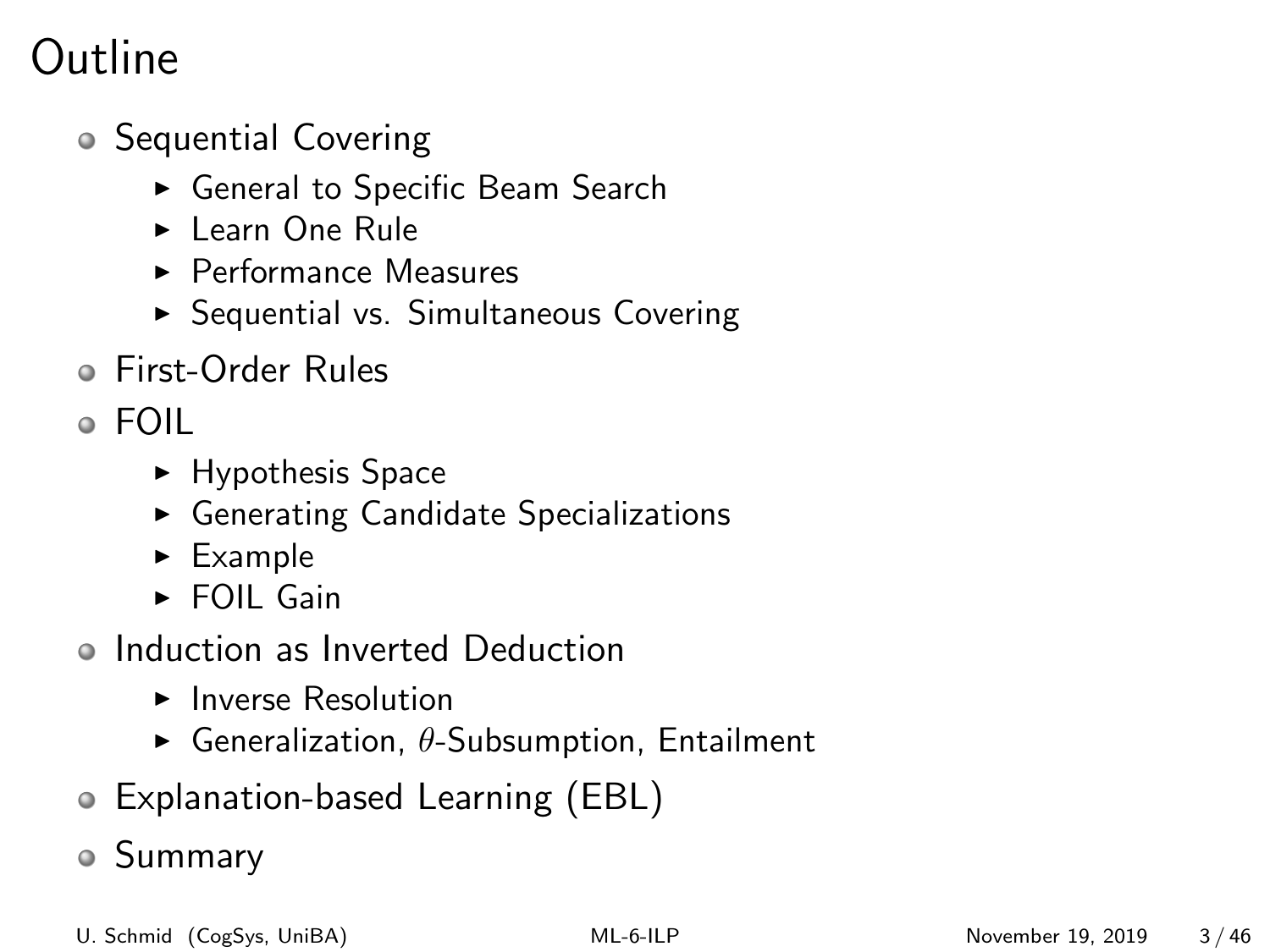## **Examples**

Propositional Logic:

IF Humidity=normal AND Outlook=sunny THEN PlayTennis=yes IF Humidity=normal AND Temperature=mild AND Wind=weak THEN PlayTennis=yes

playTennis :- humidity(normal), outlook(sunny).

playTennis :- humidity(normal), temperature(mild), wind(weak).

First Order Logic:

IF Parent $(x,y)$  THEN Ancestor $(x,y)$ IF Parent(x,z) AND Ancestor(z,y) THEN Ancestor(x,y)

```
\text{arcestor}(X, Y) := \text{parent}(X, Y).
\text{arcestor}(X, Y) := \text{parent}(X, Z), \text{arcestor}(Z, Y).
```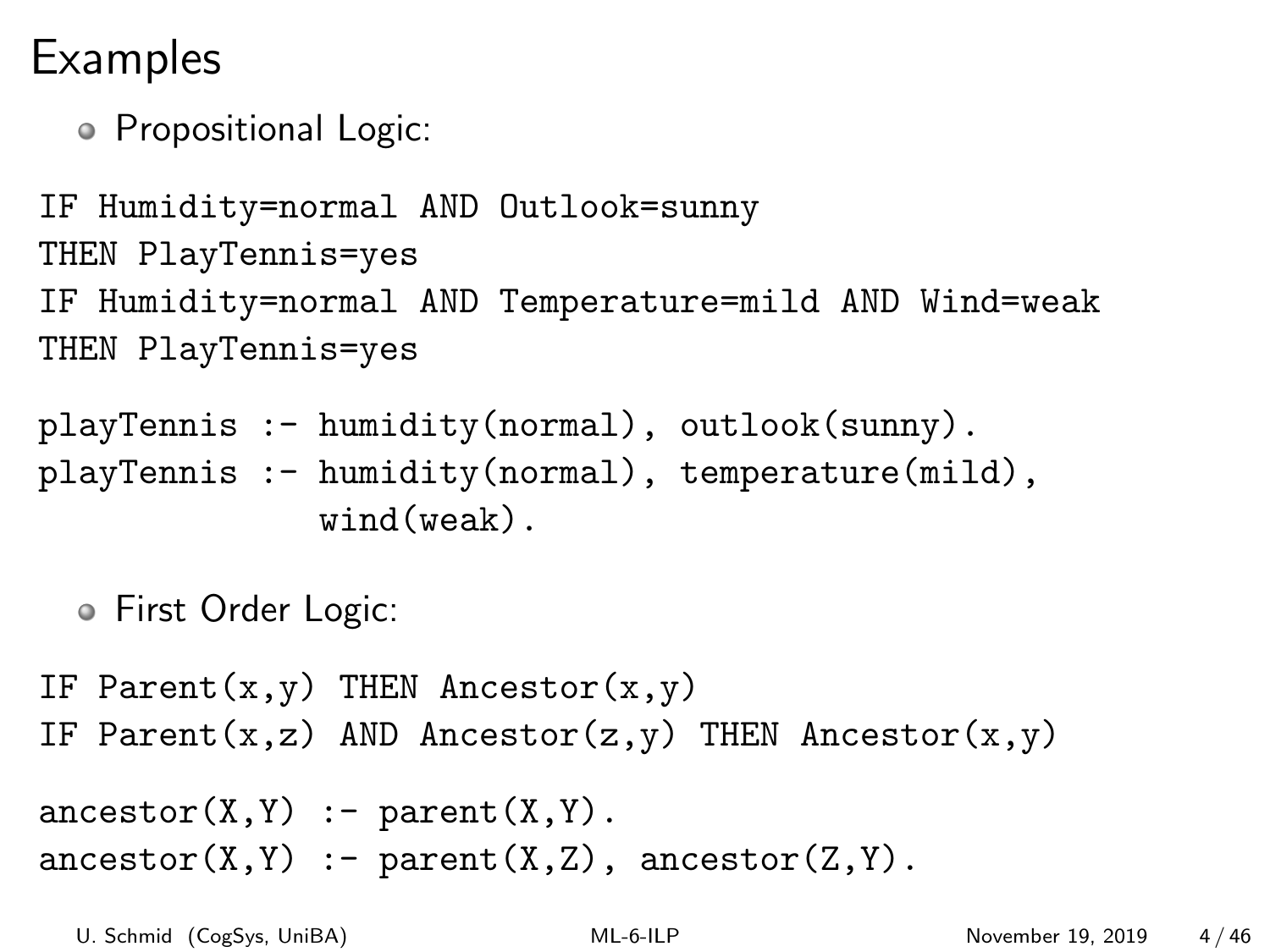## Sequential Covering

- $\bullet$  basic strategy: learn one rule, remove the data it covers, then iterate this process
- one of the most widespread approaches to learn a disjunctive set of rules (each rule itself is conjunctive)
- o subroutine LEARN-ONE-RULE
	- $\triangleright$  accepts a set of positive and negative examples as input and outputs a single rule that covers many of the positive and few of the negative examples
	- $\triangleright$  high accuracy: predictions should be correct
	- $\triangleright$  low coverage: not necessarily predictions for each example
- performs a greedy search without backtracking
	- $\Rightarrow$  no guarantee to find the smallest or best set of rules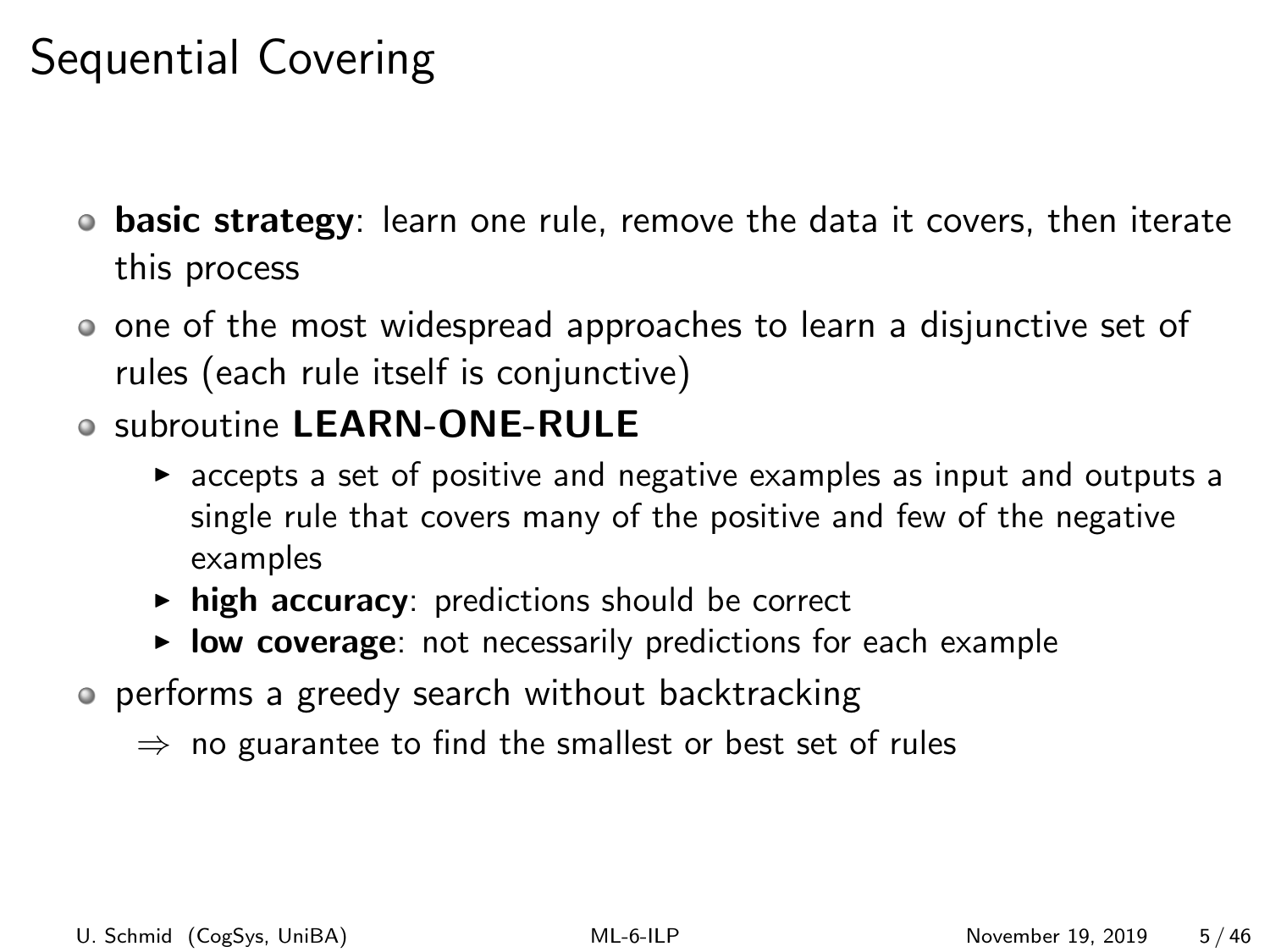## Sequential Covering

#### Algorithm

SEQUENTIAL-COVERING(Target\_attribute, Attributes, Examples, Threshold)

- $\circ$  Learned Rules  $\leftarrow \{\}$
- Rule ← LEARN-ONE-RULE(Target attribute, Attributes, Examples)
- $\bullet$  While PERFORMANCE(*Rule, Examples*) > Threshold, Do
	- $\blacktriangleright$  Learned rules  $\leftarrow$  Learned rules + Rule
	- ► Examples  $\leftarrow$  Examples  $-$  { examples correctly classified by Rule}
	- $\triangleright$  Rule  $\leftarrow$  LEARN-ONE-RULE(Target\_attribute, Attributes, Examples)
- $\circ$  Learned rules  $\leftarrow$

sort Learned rules accord to PERFORMANCE over Examples

return Learned rules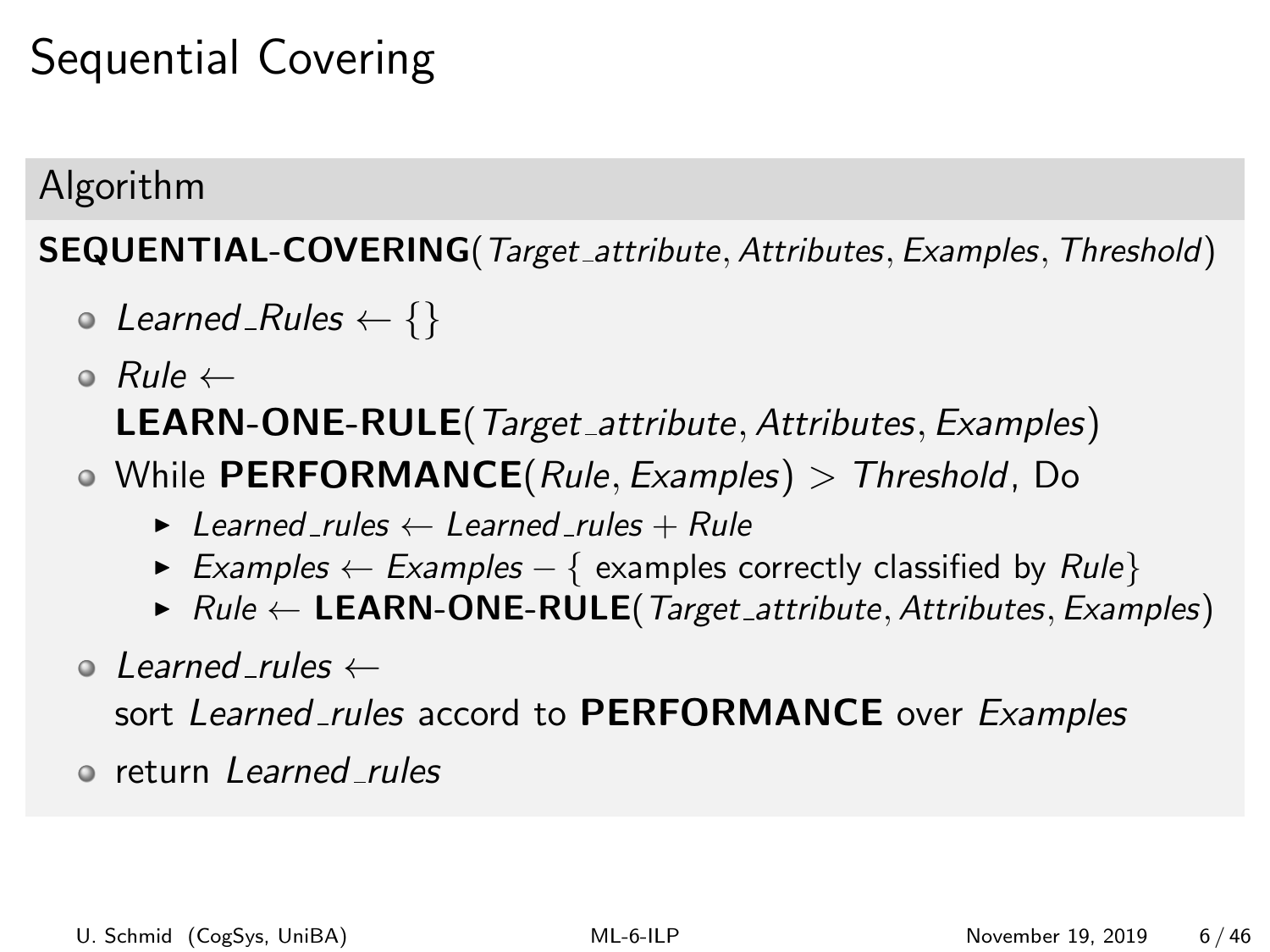## General to Specific Beam Search

- **question**: How shall LEARN-ONE-RULE be designed to meet the needs of the sequential covering algorithm?
- $\bullet$  organize the search through H analogous to ID3
	- $\rightarrow$  but follow only the most promising branch in the tree at each step
	- $\triangleright$  begin by considering the most general rule precondition (i.e. empty test)
	- $\triangleright$  then greedily add the attribute test that most improves rule performance over the training examples
	- $\triangleright$  unlike to ID3, this implementation follows only a single descendant at each search step rather than growing a sub-tree that covers all possible values of the selected attribute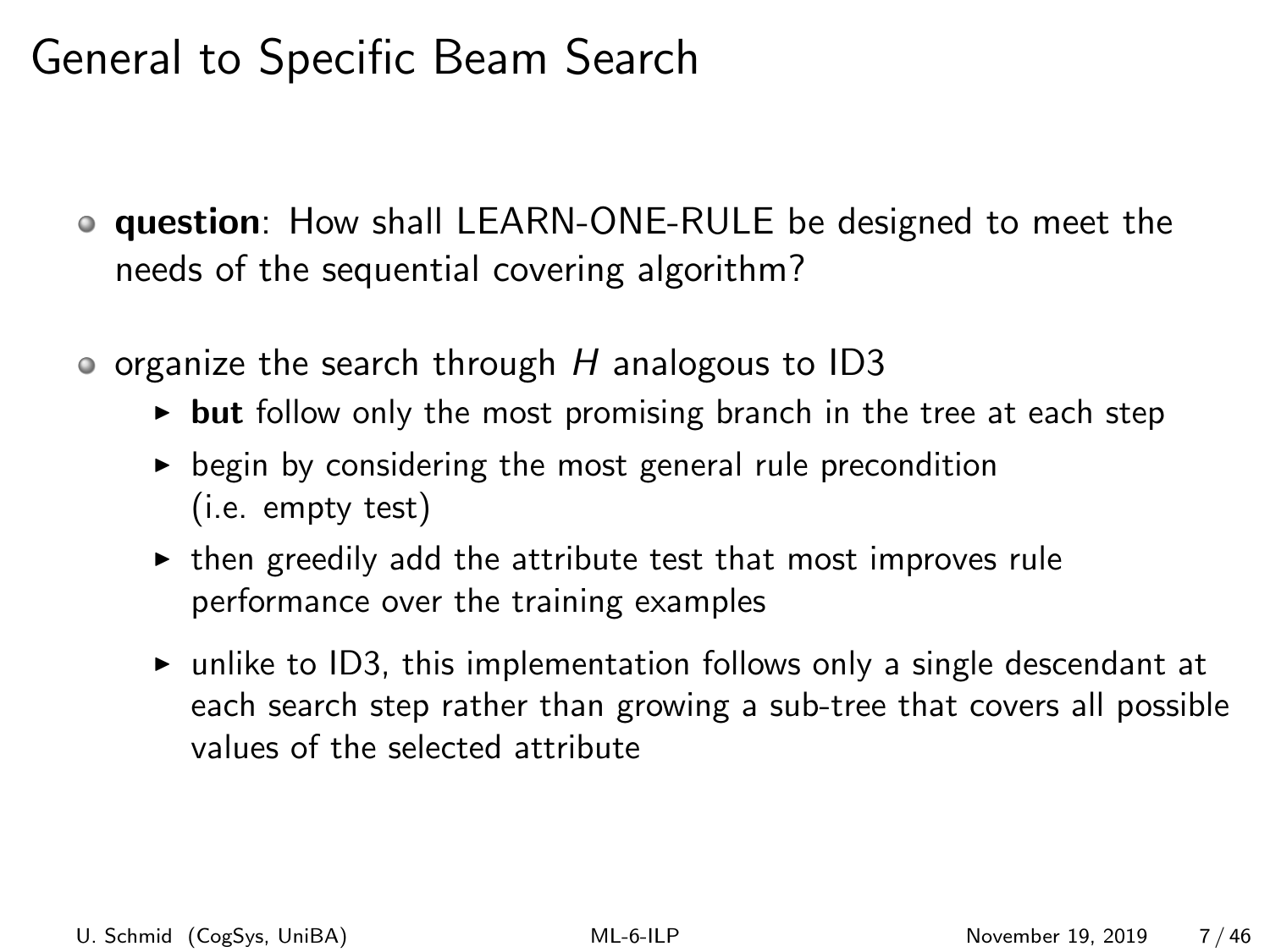## General to Specific Beam Search

• so far a local greedy search (analogous to hill-climbing) is employed

- $\blacktriangleright$  danger of suboptimal results
- $\triangleright$  susceptible to the typical hill-climbing problems

#### $\Rightarrow$  extension to **beam search**

- $\Rightarrow$  algorithm maintains a list of the k best candidates at each step
- $\Rightarrow$  at each step, descendants are generated for each of the k candidates and the resulting set is again reduced to the  $k$  most promising candidates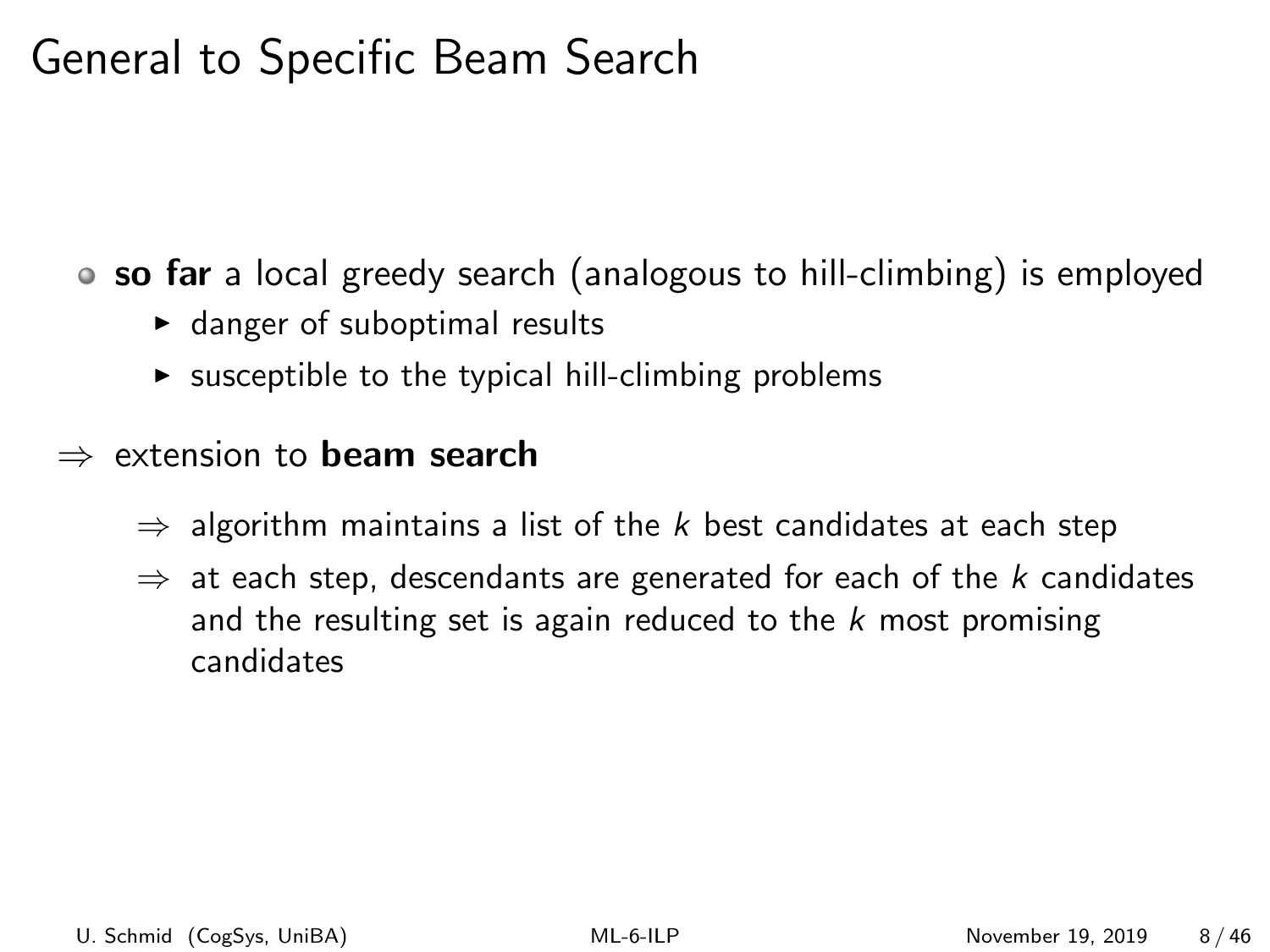## General to Specific Beam Search

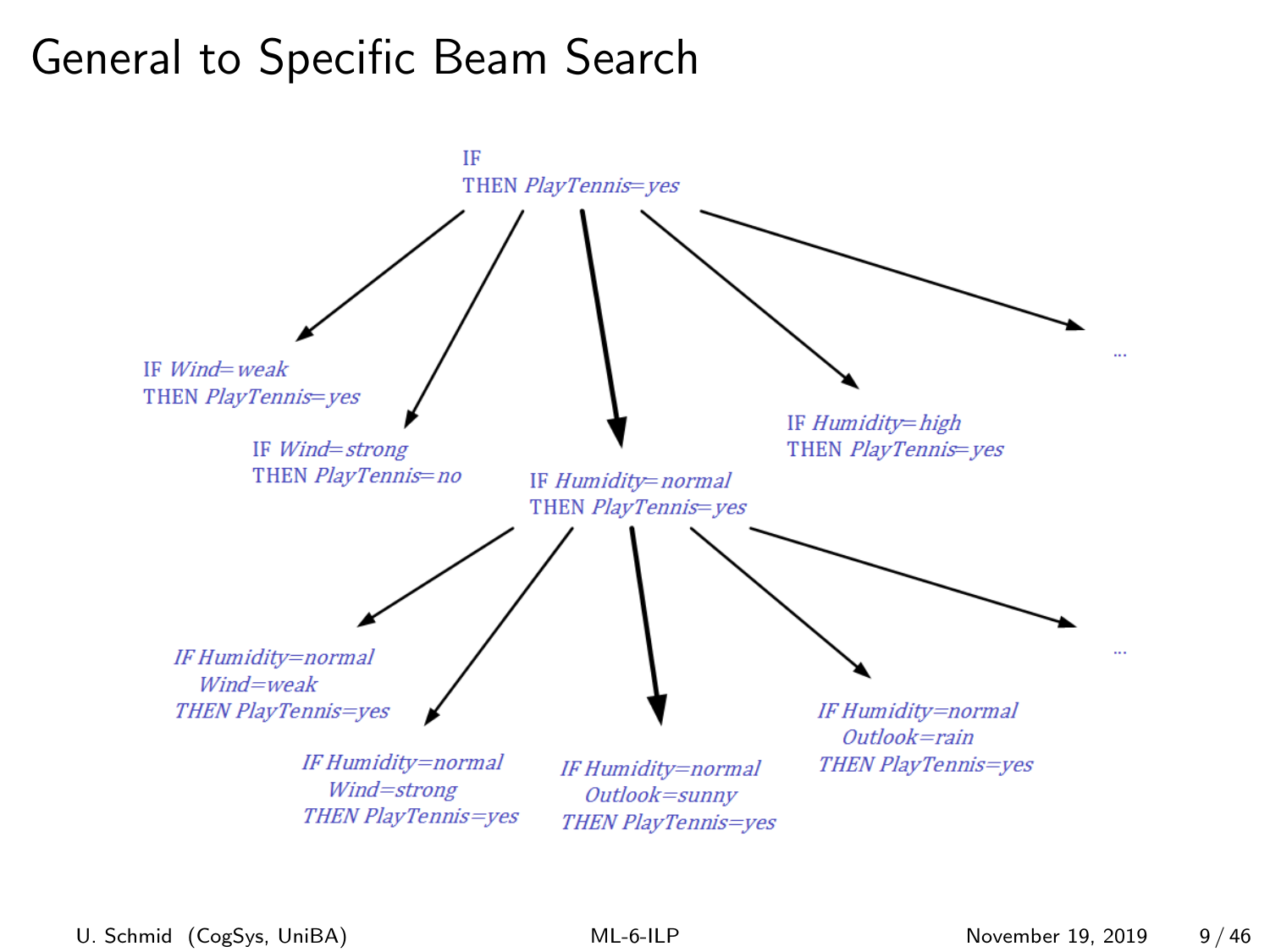# LEARN-ONE-RULE

#### LEARN-ONE-RULE(Target\_attribute, Attributes, Examples, k)

Returns a single rule that covers some of the Examples. Conducts a general to specific greedy beam search for the best rule, guided by the PERFORMANCE metric.

- Initialize Best hypothesis to the most general hypothesis ∅
- $\bullet$  Initialize Candidate\_hypotheses to the set  $\{Best\_hypothesis\}$
- While Candidate hypotheses is not empty, Do
	- <sup>1</sup> Generate the next more specific Candidate hypotheses
		- New Candidate hypotheses ← new generated and specialized candidates
	- 2 Update Best\_hypotheses
		- Select hypothesis h from New\_Candidate\_hypotheses with best PERFORMANCE over Examples
		- IF PERFORMANCE of  $h >$  PERFORMANCE of Best\_hypothesis THEN set h as new Best hypothesis
	- <sup>3</sup> Update Candidate hypotheses
		- Candidate\_hypotheses  $\leftarrow$  the k best members of New Candidate\_hypotheses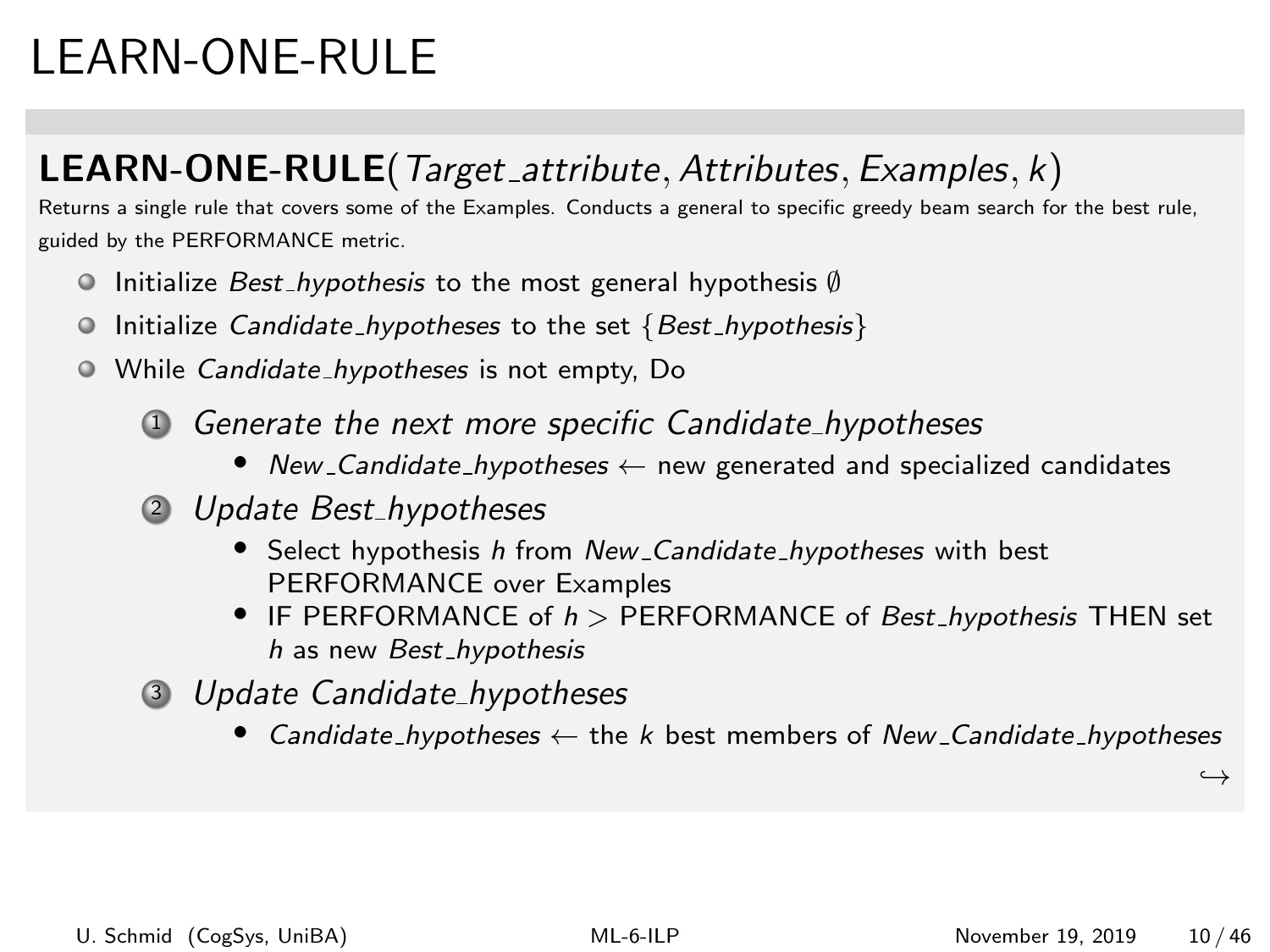#### LEARN-ONE-RULE cont.

Return a rule of the form

"IF Best hypothesis THEN prediction" where prediction is the most frequent value of Target\_attribute among those Examples that match Best\_hypothesis.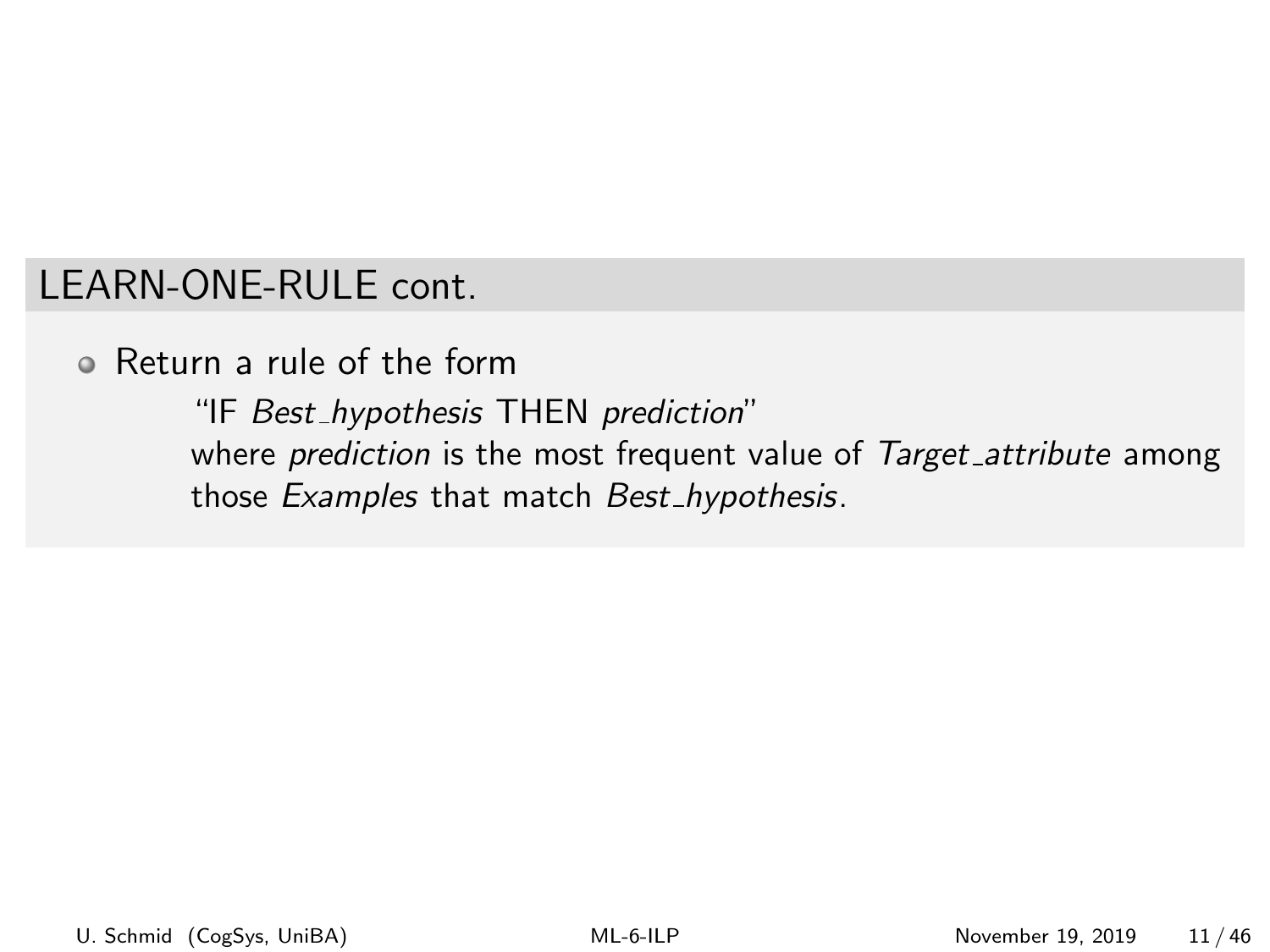## Example: Learn One Rule

Learn one rule that covers a certain amount of positive examples

- with high accuracy
- remove the covered positive examples

Example

 $(s1)$  Sky = sunny  $(s2)$  Sky = rainy  $(a1)$  AirTemp = warm  $(a2)$  AirTemp = cold  $(h1)$  Humidity = normal  $(h2)$  Humidity = high  $(w1)$  Water = warm  $(w2)$  Water = cool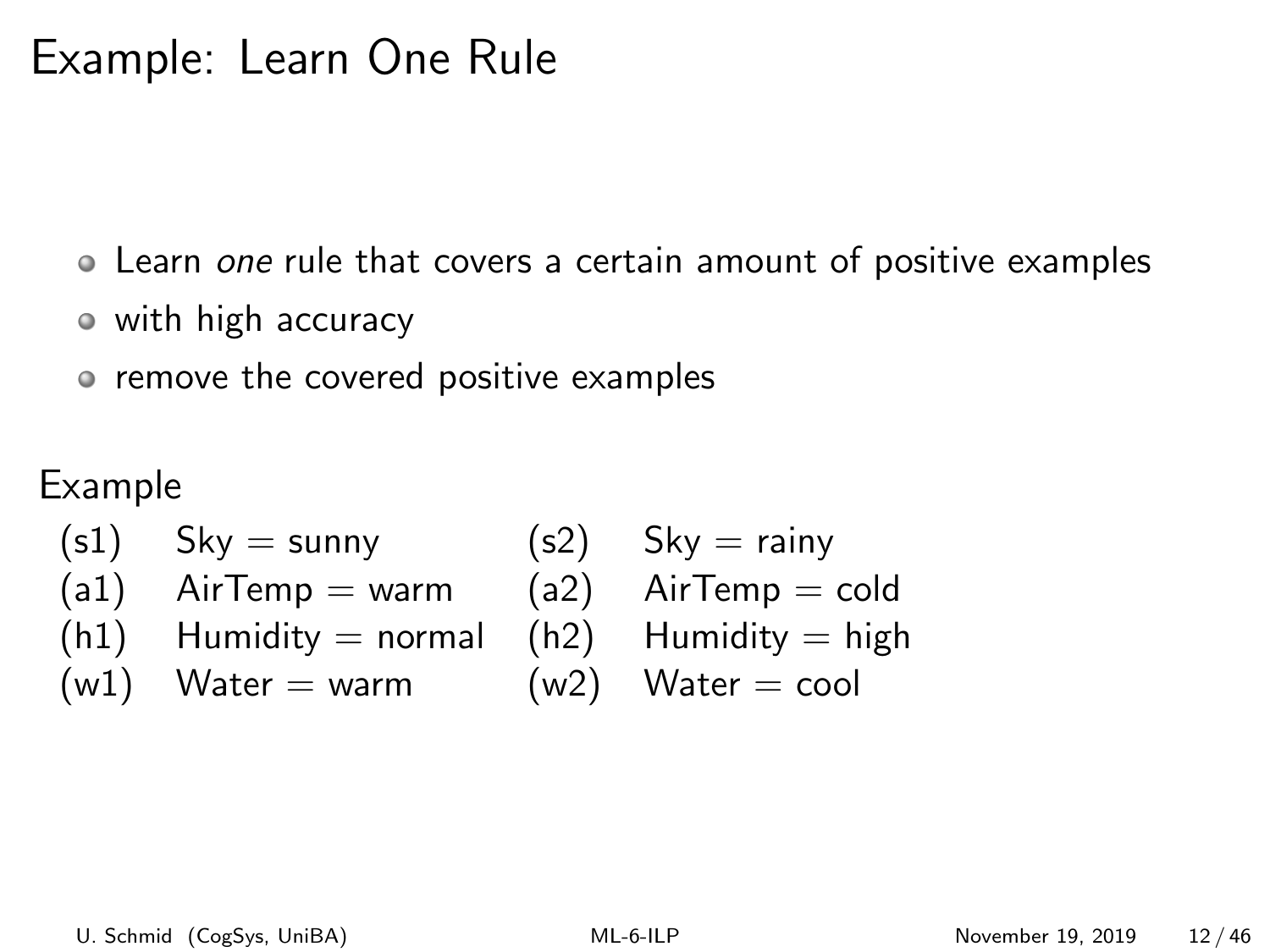### Example cont.

- Assume  $k = 4$
- Current most specific hypotheses: s1, s2, a1, a2, h1, h2, w1, w2
- Assume best possible hypotheses wrt performance  $P: s1$ , a2, h1, w1
- Generate new candidate hypotheses, e.g. by specializing s1:

s1 & s1 (duplicate) s1 & s2 (inconsistent)  $s1 & 2a1$ s1 & a2 s1 & h1

...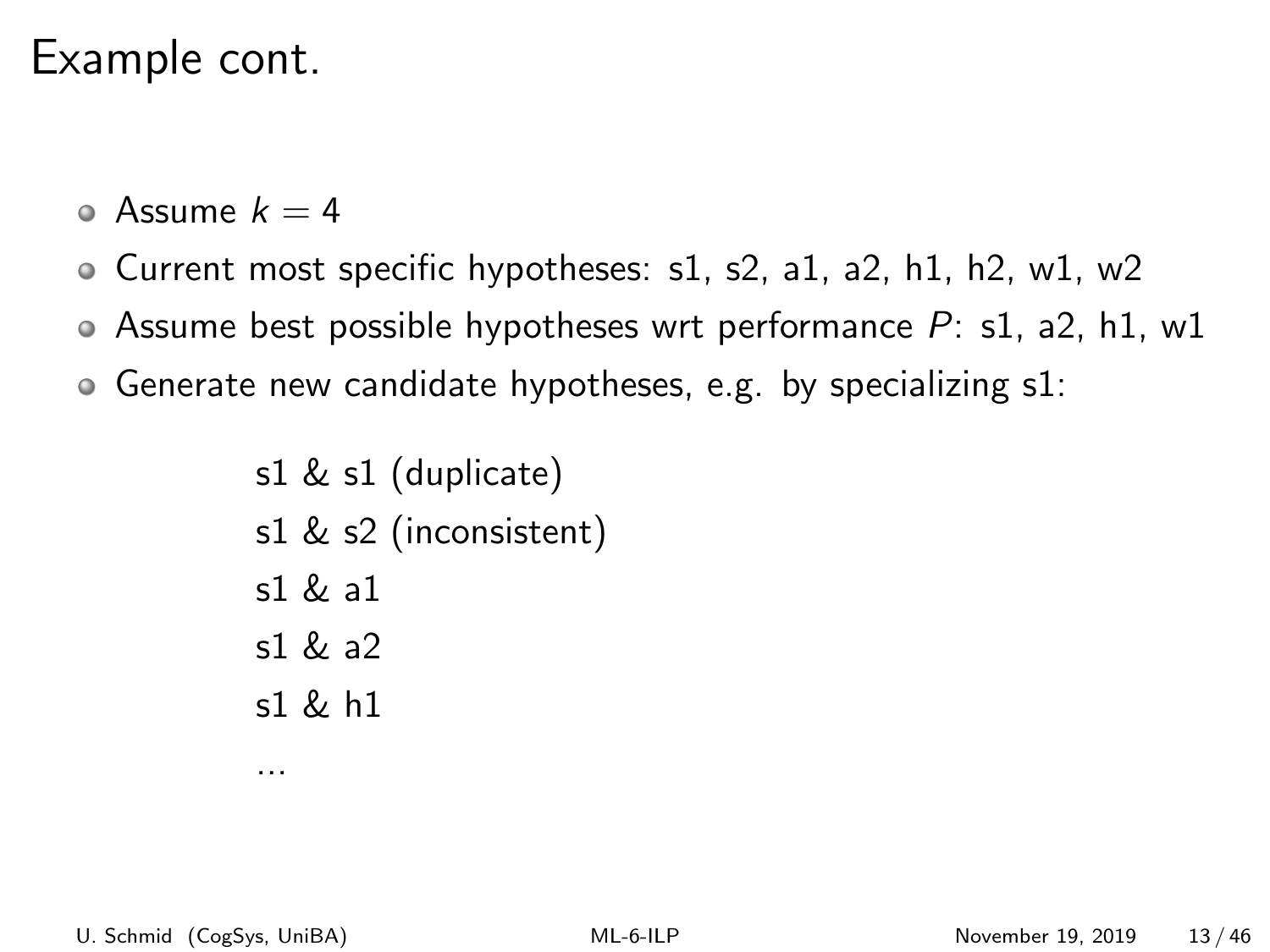### Performance Measures

Relative Frequency (numbers of correctly classified examples by all examples)

$$
\frac{n_c}{n}
$$

 $\bullet$  Entropy S as set of examples that match precondition,  $p_i$  proportion of examples from S for which the target function takes the i-th value

$$
-Entropy(S) = \sum_{i=1}^{c} p_i log_2 p_i
$$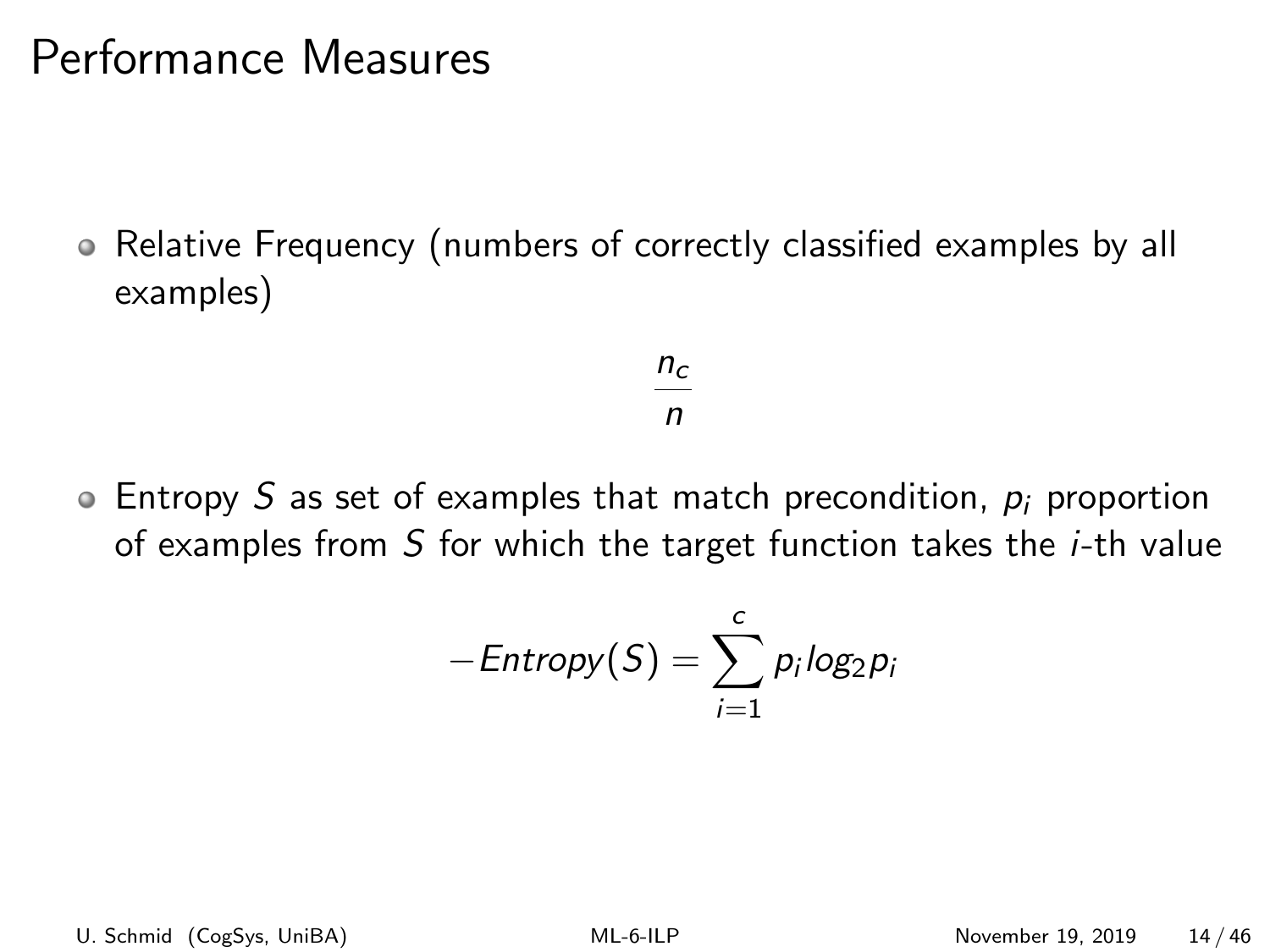## Sequential vs. Simultaneous Covering

#### sequential covering:

- $\blacktriangleright$  learn just one rule at a time, remove the covered examples and repeat the process on the remaining examples
- $\triangleright$  many search steps, making independent decisions to select each precondition for each rule

#### simultaneous covering:

- $\triangleright$  ID3 learns the entire set of disjunctive rules simultaneously as part of a single search for a decision tree
- $\blacktriangleright$  fewer search steps, because each choice influences the preconditions of all rules
- $\Rightarrow$  Choice depends of how much data is available
	- $\triangleright$  plentiful  $\rightarrow$  sequential covering (more steps supported)
	- $\triangleright$  scarce  $\rightarrow$  simultaneous covering (decision sharing effective)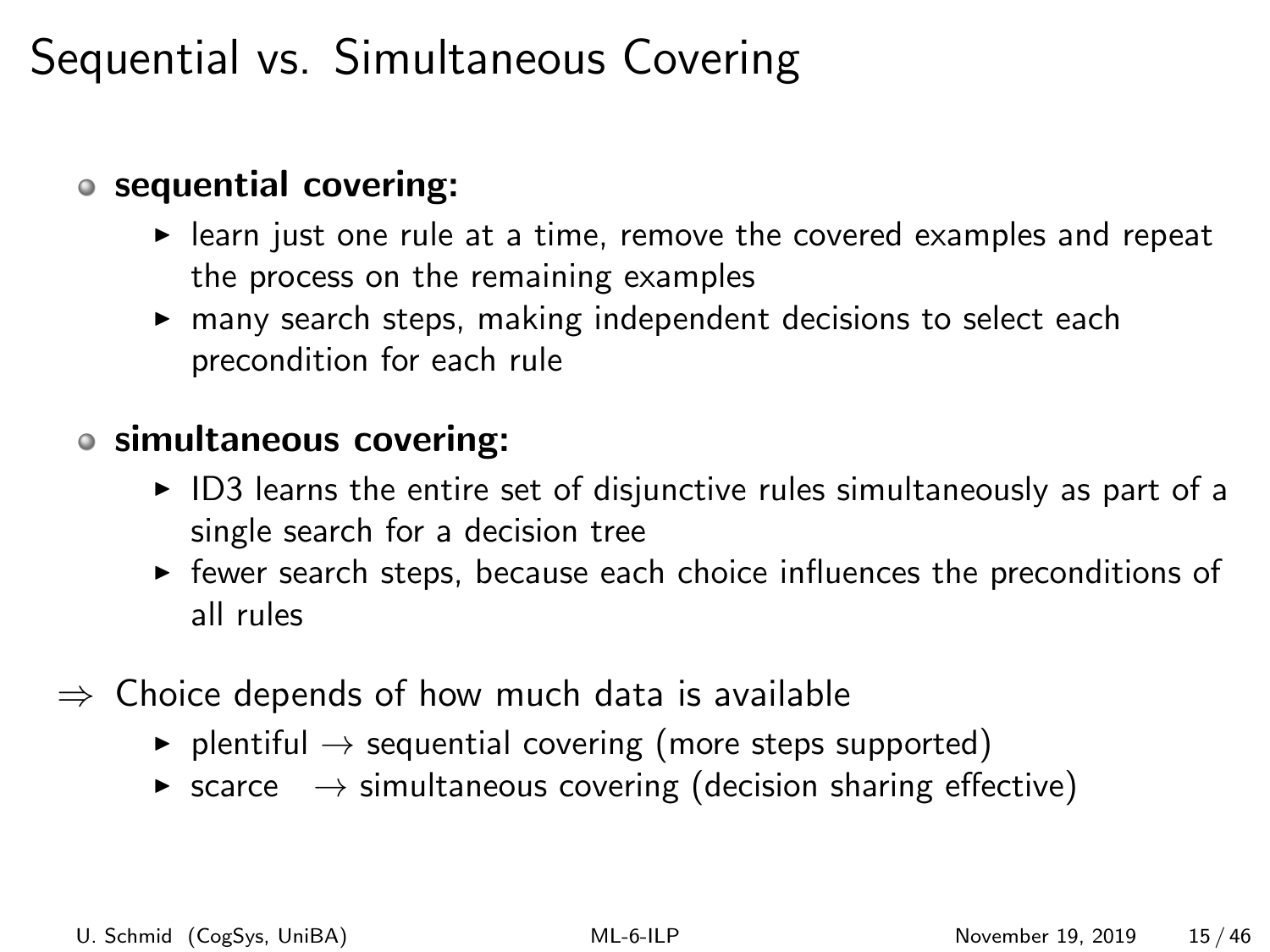## Differences in Search

#### generate-then-test:

- $\triangleright$  search through all syntactically legal hypotheses
- $\triangleright$  generation of the successor hypotheses is only based on the syntax of the hypothesis representation
- $\triangleright$  training data is considered after generation to choose among the candidate hypotheses
- $\triangleright$  each training example is considered several times
- $\Rightarrow$  impact of noisy data is minimized

#### example driven:

- $\triangleright$  individual training examples constrain the generation of hypotheses
- $\triangleright$  e.g. FIND-S, CANDIDATE ELIMINATION
- $\Rightarrow$  search can easily be misled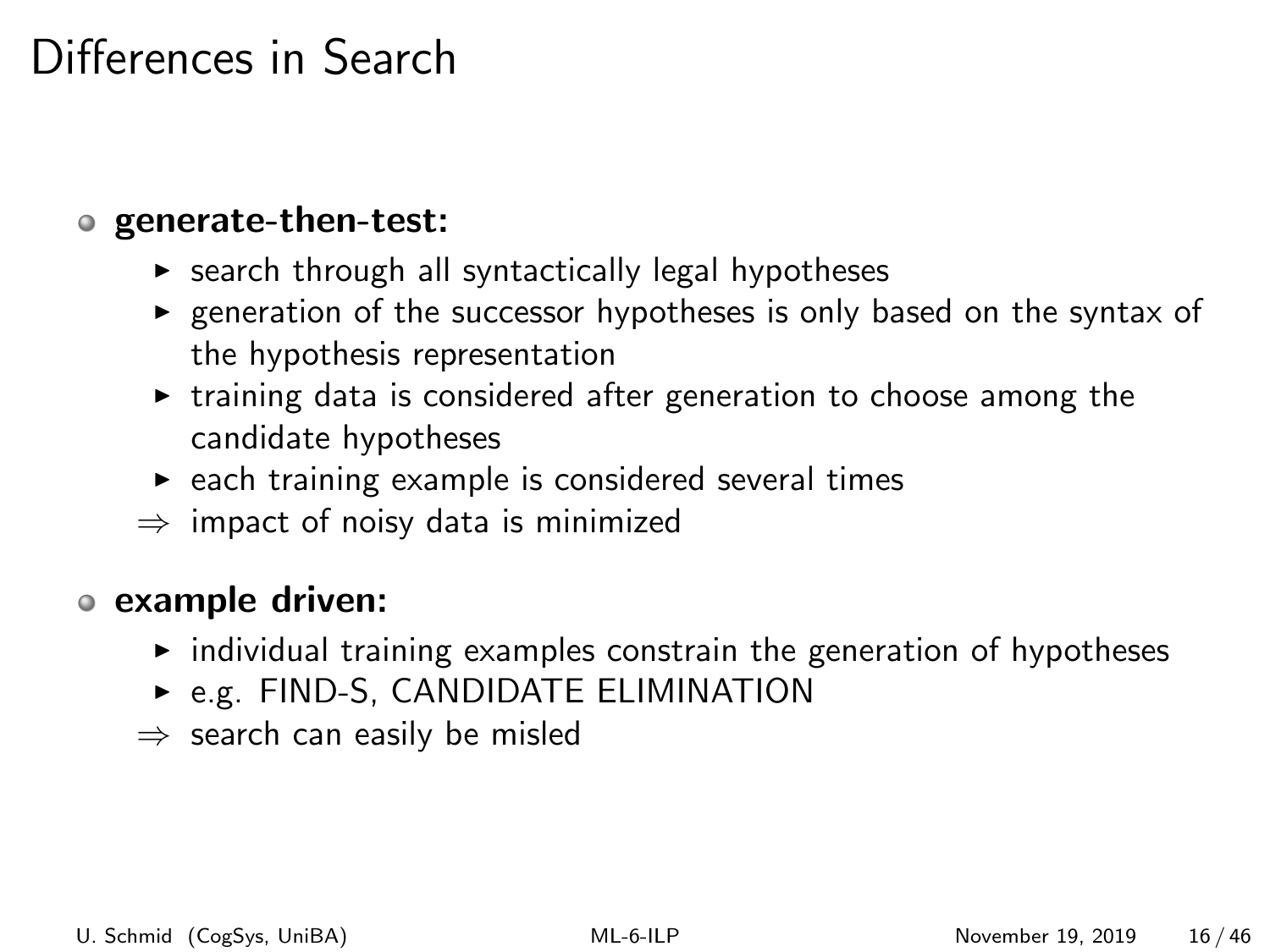## Learning First-Order Rules

- propositional expressions do not contain variables and are therefore less expressive than first-order expressions
- no general way to describe essential relations among the values of attributes
- Literals: We refer to atomic formulas also as atoms. Positive and negative atoms  $(P, \neg P)$  are called **positive/negative literals** e.g. *parent* $(x, y)$  or  $\neg parent(x, y) \dots$
- Clauses: A clause is a *disjunction* of positive and negative literals. e.g. mother\_of(x, y)  $\vee$  father\_of(z, y)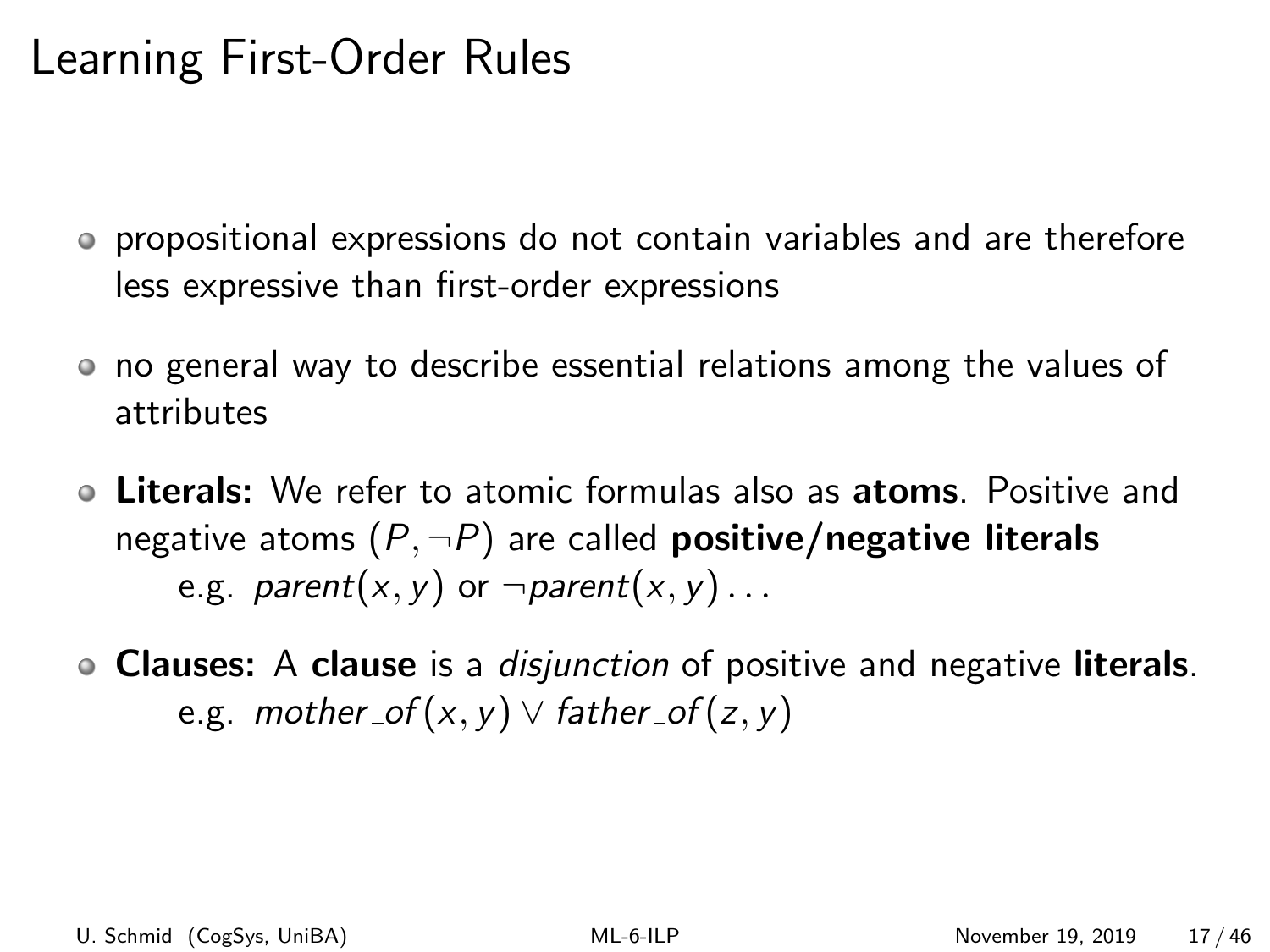## Learning First-Order Rules

Now we consider learning first-order rules (Horn Theories)

- a **Horn Clause** is a clause containing at most one positive literal
- expression of the form:

$$
H \vee \neg L_1 \vee \neg L_2 \vee \dots \vee \neg L_n
$$
  
\n
$$
\iff H \leftarrow (L_1 \wedge L_2 \wedge \dots \wedge L_n)
$$
  
\n
$$
\iff \text{IF } (L_1 \wedge L_2 \wedge \dots \wedge L_n) \text{ THEN } H
$$

• FOL terminology see Intelligente Agenten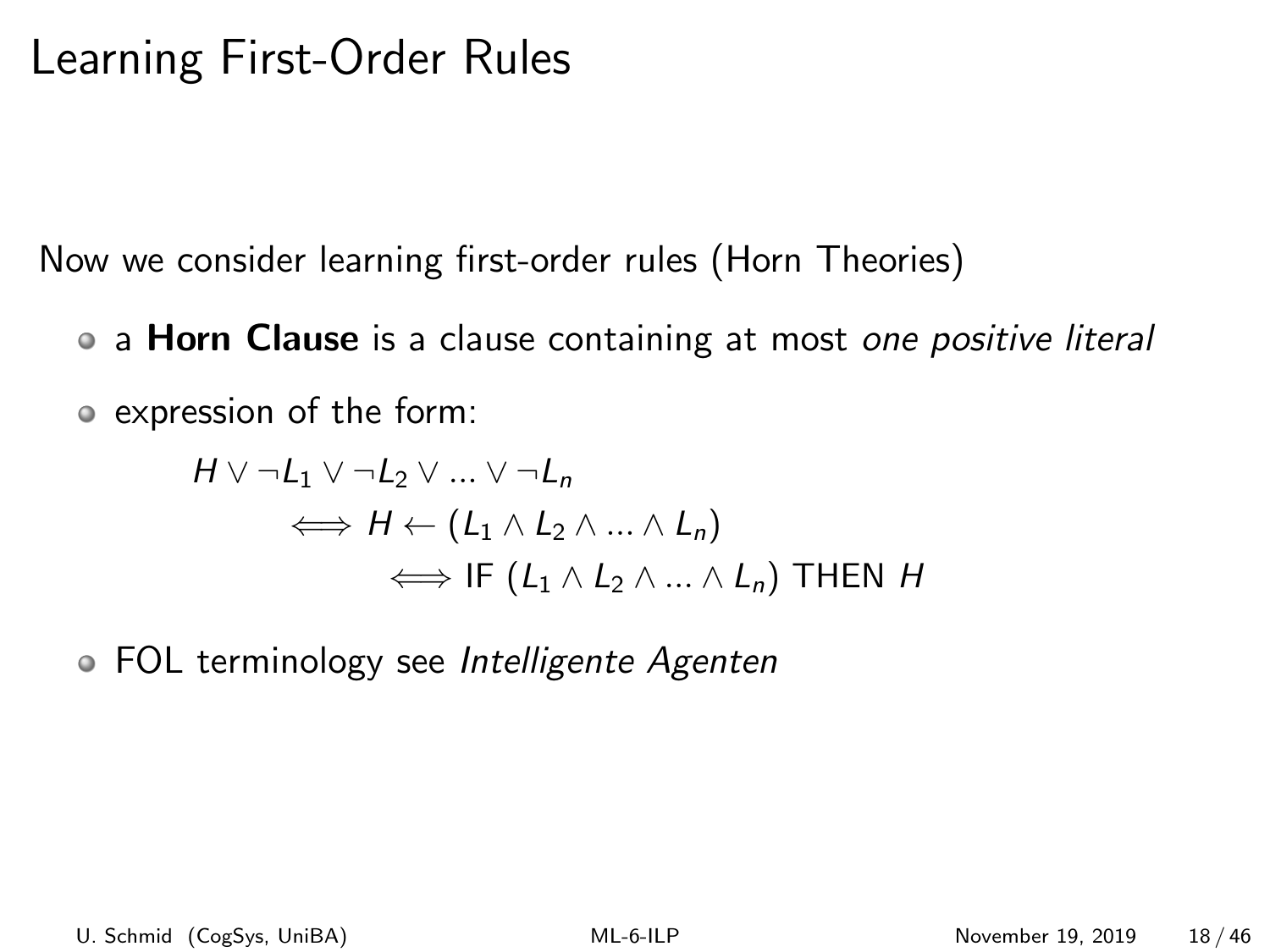# FOIL (Quinlan, 1990)

- natural extension of SEQUENTIAL-COVERING and LEARN-ONE-RULE
- outputs sets of first-order rules similar to Horn Clauses with two exceptions
	- **1** more restricted, because literals are not permitted to contain function symbols
	- more expressive, because literals in the body can be negated
- differences between FOIL and earlier algorithms:
	- $\triangleright$  seeks only rules that predict when the target literal is True
	- $\triangleright$  conducts a simple hill-climbing search instead of beam search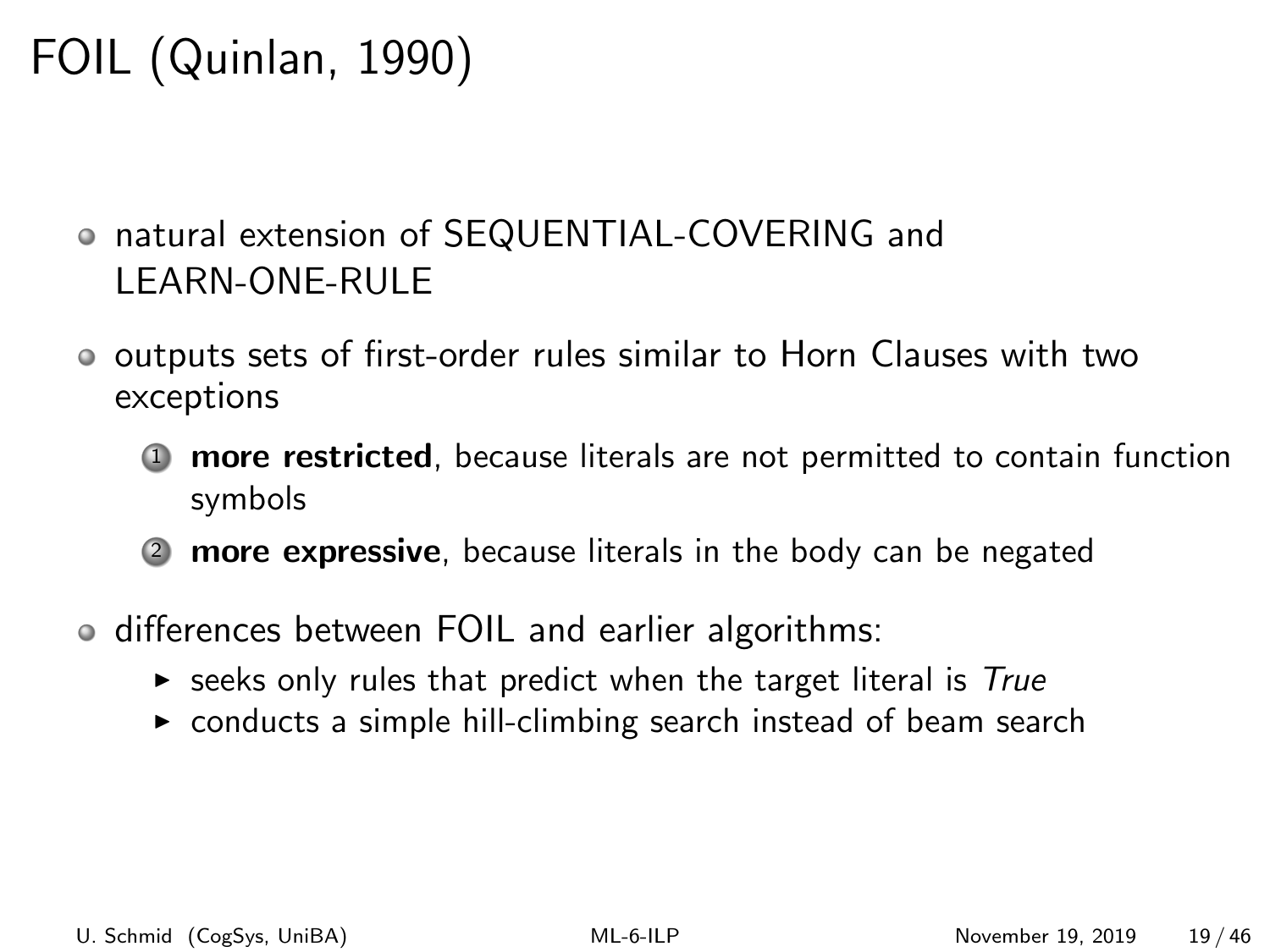# FOIL

### Algorithm

#### FOIL(Target\_predicate, Predicates, Examples)

- $\odot$  Pos  $\leftarrow$  those Examples for which the Target predicate is True
- $\odot$  Neg  $\leftarrow$  those Examples for which the Target predicate is False
- $\odot$  Learned rules  $\leftarrow \{\}$
- while Pos, Do
	- $\triangleright$  NewRule  $\leftarrow$  the rule that predicts Target\_predicate with no precondition
	- $\blacktriangleright$  NewRuleNeg  $\leftarrow$  Neg
	- $\blacktriangleright$  while NewRuleNeg, Do
		- Candidate\_literals  $\leftarrow$  generate new literals for NewRule, based on **Predicates**
		- Best\_literal  $\leftarrow$  argmax<sub>L∈ Candidate</sub> literals FoilGain(L, NewRule)
		- add Best\_literal to preconditions of NewRule
		- NewRuleNeg  $\leftarrow$  subset of NewRuleNeg that satisfies NewRule preconditions
	- $\blacktriangleright$  Learned rules  $\leftarrow$  Learned rules + NewRule
	- $\triangleright$  Pos  $\leftarrow$  Pos  $-$  { members of Pos covered by NewRule}
- **C** Return Learned rules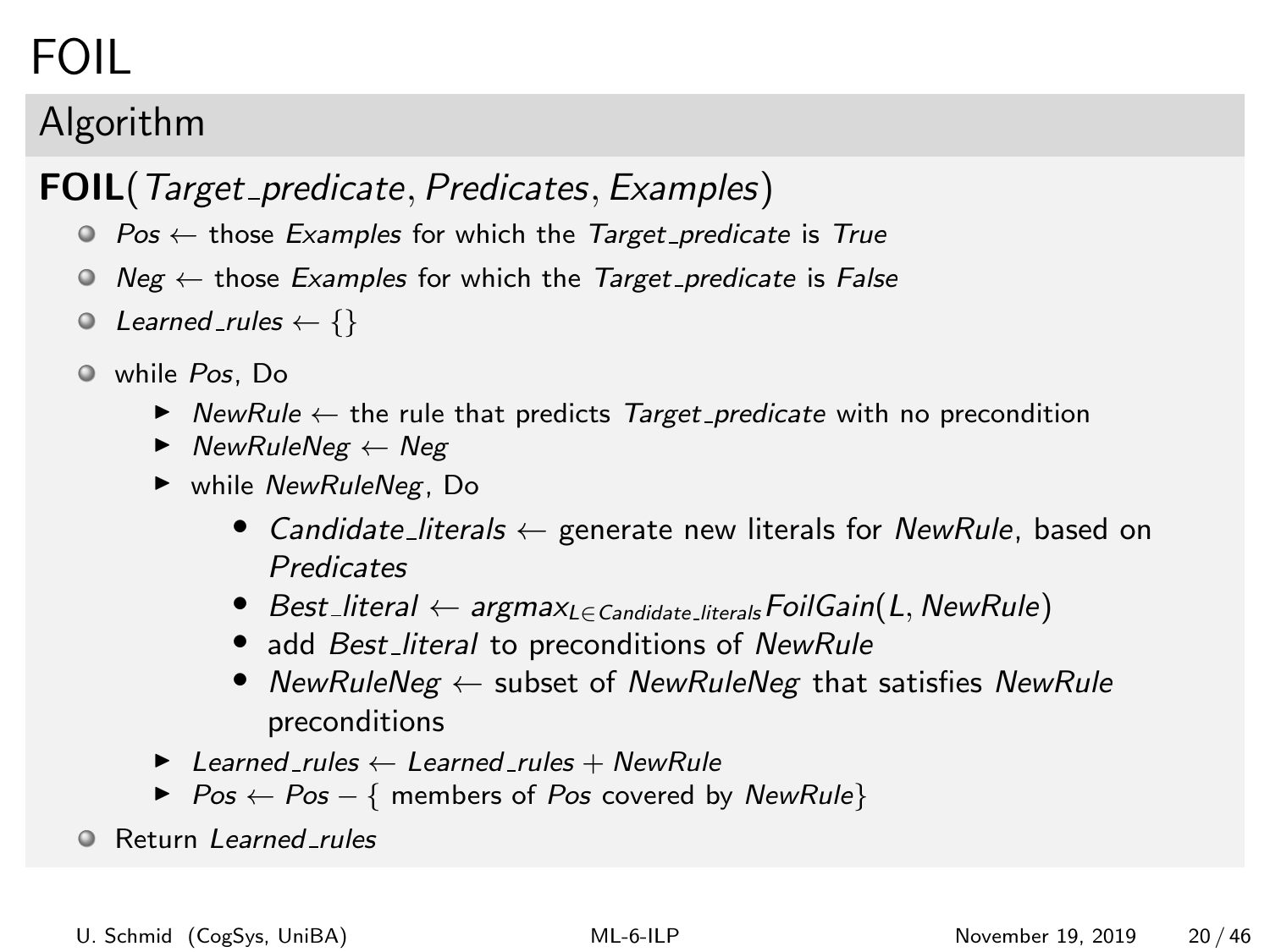## FOIL Hypothesis Space

- o outer loop (set of rules):
	- $\blacktriangleright$  specific-to-general search
	- $\triangleright$  initially, there are no rules, so that each example will be classified negative (most specific)
	- $\triangleright$  each new rule raises the number of examples classified as positive (more general)
	- $\blacktriangleright$  disjunctive connection of rules

#### • inner loop (preconditions for one rule):

- $\blacktriangleright$  general-to-specific search
- $\triangleright$  initially, there are no preconditions, so that each example satisfies the rule (most general)
- $\triangleright$  each new precondition raises the number of examples classified as negative (more specific)
- $\triangleright$  conjunctive connection of preconditions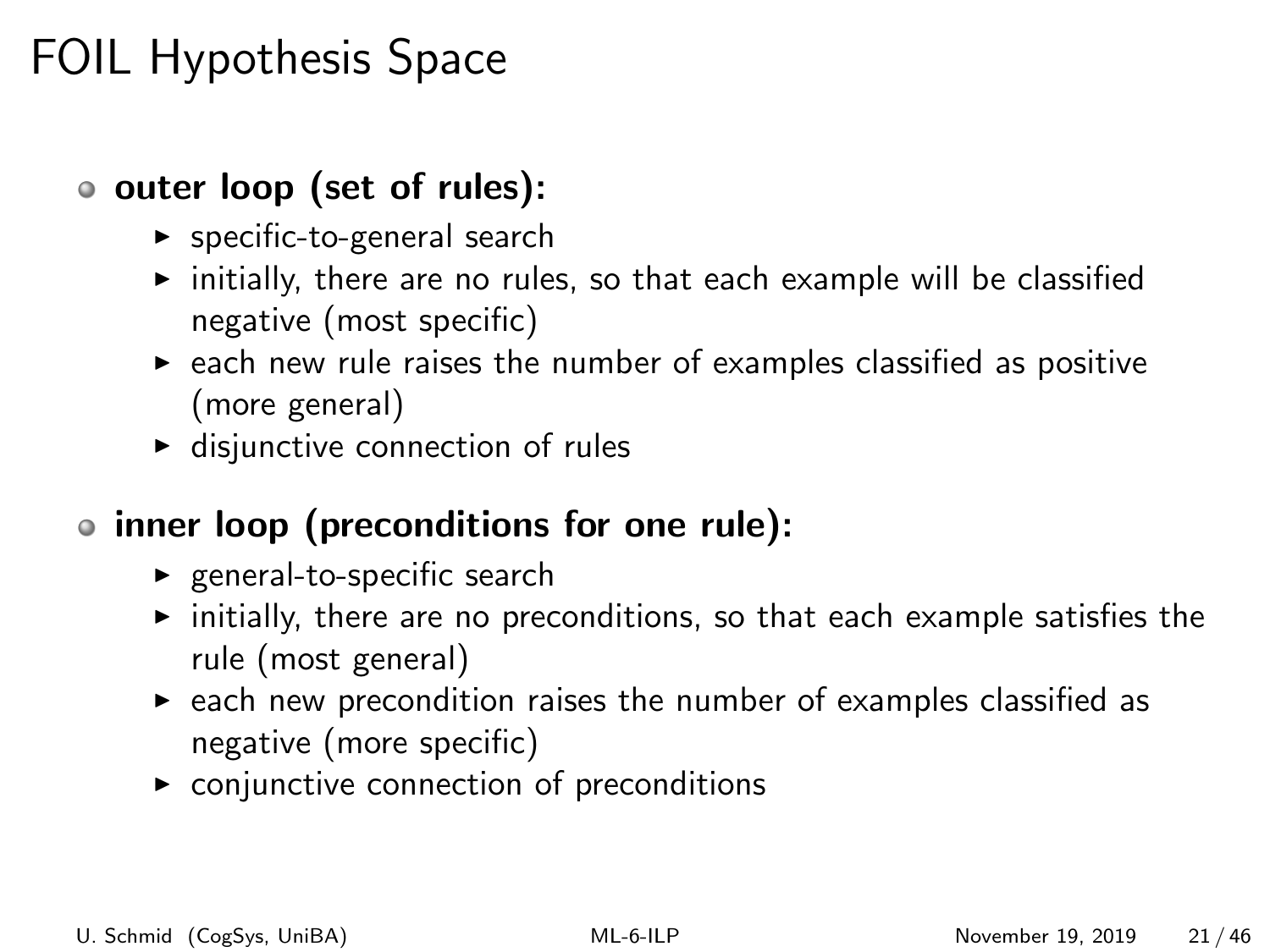## Generating Candidate Specializations

current rule:

 $P(x_1, x_2, ..., x_k) \leftarrow L_1...L_n$  where  $\Rightarrow$  L<sub>1</sub>...L<sub>n</sub> are the preconditions and  $\Rightarrow P(x_1, x_2, ..., x_k)$  is the head of the rule

- FOIL generates candidate specializations by considering new literals  $L_{n+1}$  that fit one of the following forms:
	- $\triangleright$  Q( $v_1, ..., v_r$ ) where  $Q \in$  Predicates and the  $v_i$  are new or already present variables (at least one  $v_i$  must already be present)
	- $\blacktriangleright$  Equal $(x_j, x_k)$  where  $x_j$  and  $x_k$  are already present in the rule
	- $\triangleright$  the negation of either of the above forms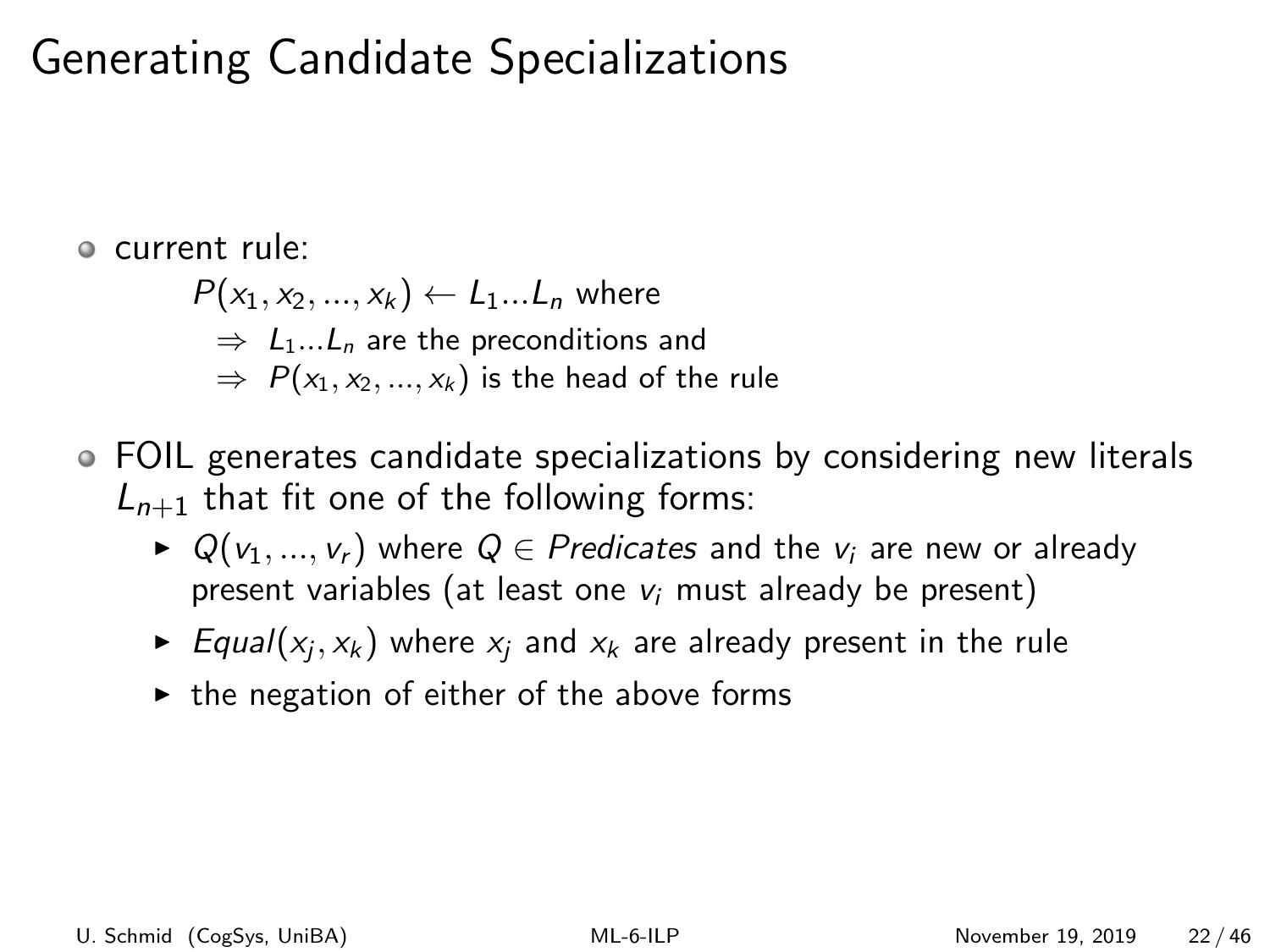## Training Data Example

| Examples                             | Background Knowledge |
|--------------------------------------|----------------------|
| GrandDaughter(Victor, Sharon)        | Female(Sharon)       |
| $\neg$ GrandDaugther(Tom, Bob)       | Father(Sharon, Bob)  |
| $\neg$ GrandDaughter(Victor, Victor) | Father(Tom, Bob)     |
|                                      | Father(Bob, Victor)  |

Remark: We assume closed world assumption for the background knowledge (e.g., not Female(Bob)). For examples we only consider the given target predicates.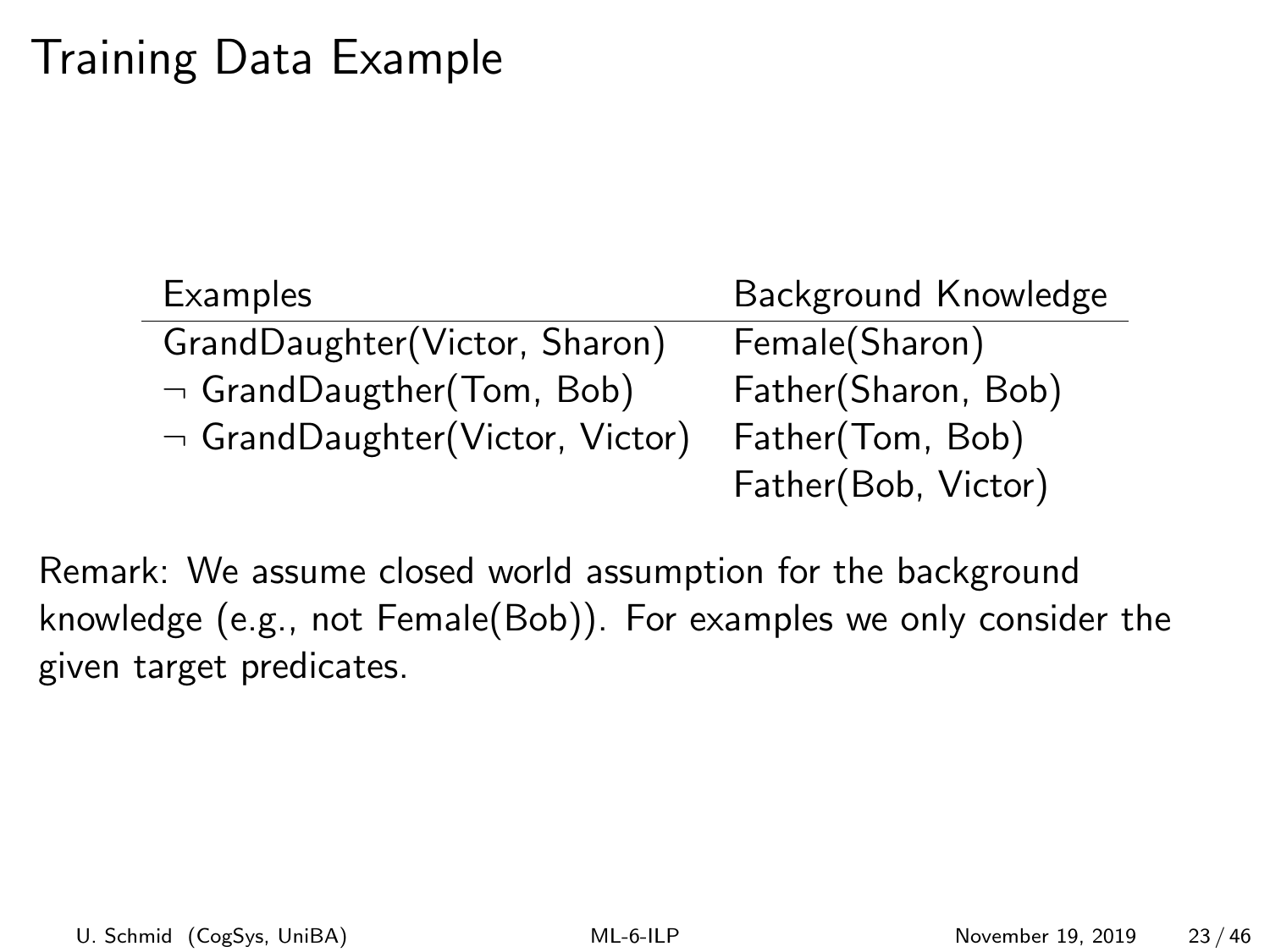## FOIL Example

#### Example GrandDaughter $(x,y) \leftarrow$

Candidate additions to precondition:  $Equal(x,y)$ , Female(x), Female(y), Father(x,y), Father(y,x),  $Father(x, z)$ , Father(z,x), Father(z,y), and the negations to these literals

Assume greedy selection of Father(y,z):  $GrandDaughter(x,y) \leftarrow Father(y,z)$ 

#### Candidate additions:

the ones from above and Female(z), Equal(z,y), Father(z,w), Father(w,z), and their negations

Learned Rule: GrandDaughter(x,y) ← Father(y,z)  $\wedge$  Father(z,x)  $\wedge$  Female(y)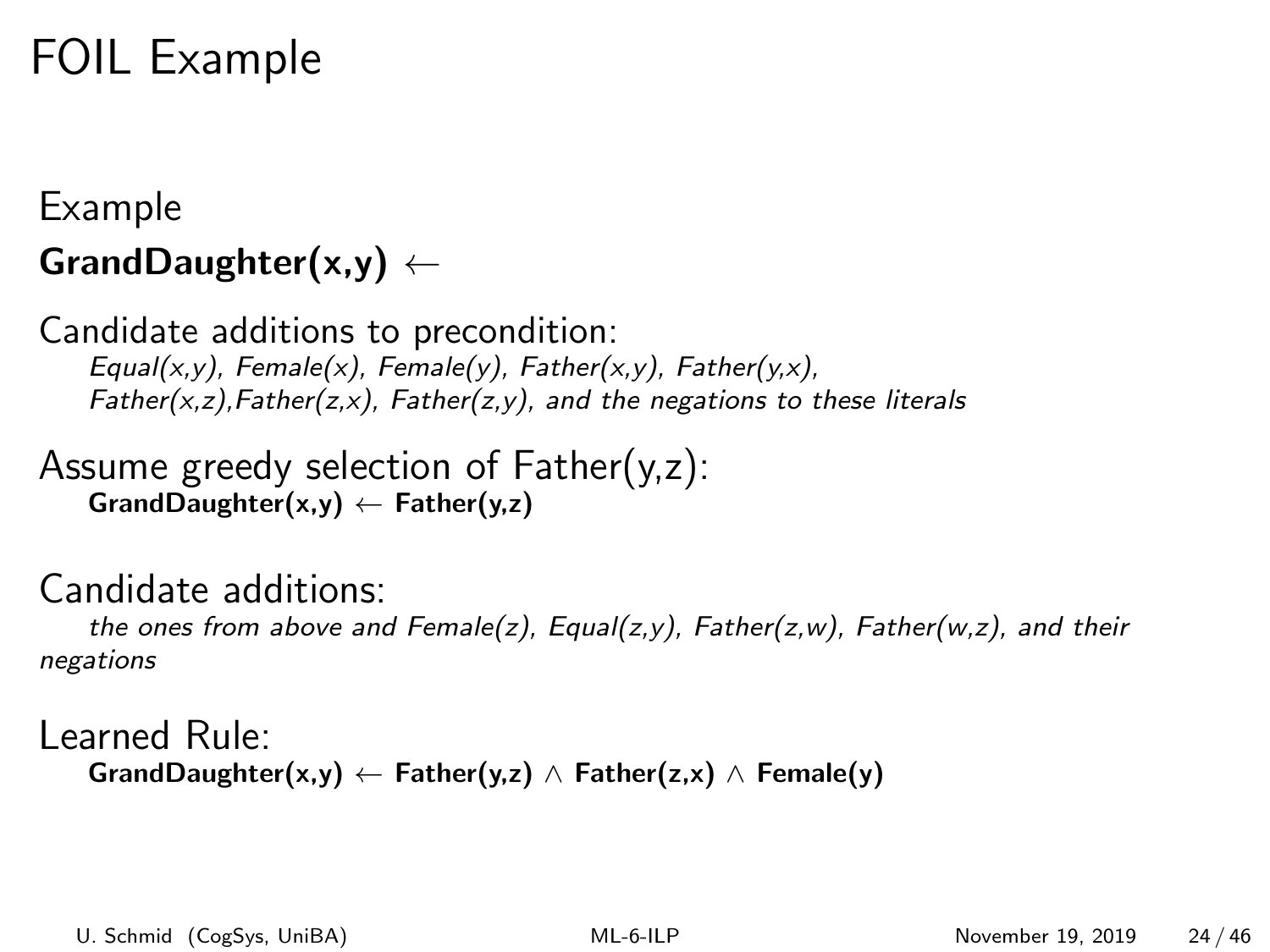## FOIL Gain

$$
FoiGain(L, R) \equiv t \left( log_2 \frac{p_1}{p_1 + n_1} - log_2 \frac{p_0}{p_0 + n_0} \right)
$$

with

- L as new literal introduced in rule R to gain new rule  $R'$
- t as number of positive bindings of rule  $R$  which are still covered by  $R'$
- $p_1$  as number of positive bindings of rule  $R'$  and  $n_1$  as number of negative bindings
- $\circ$   $p_0$  as number of positive bindings of rule R and  $n_0$  as number of negative bindings

Remark: Bindings are the number of instantiations of the variables by constants. A binding is positive if the instantiated rule covers a positive example.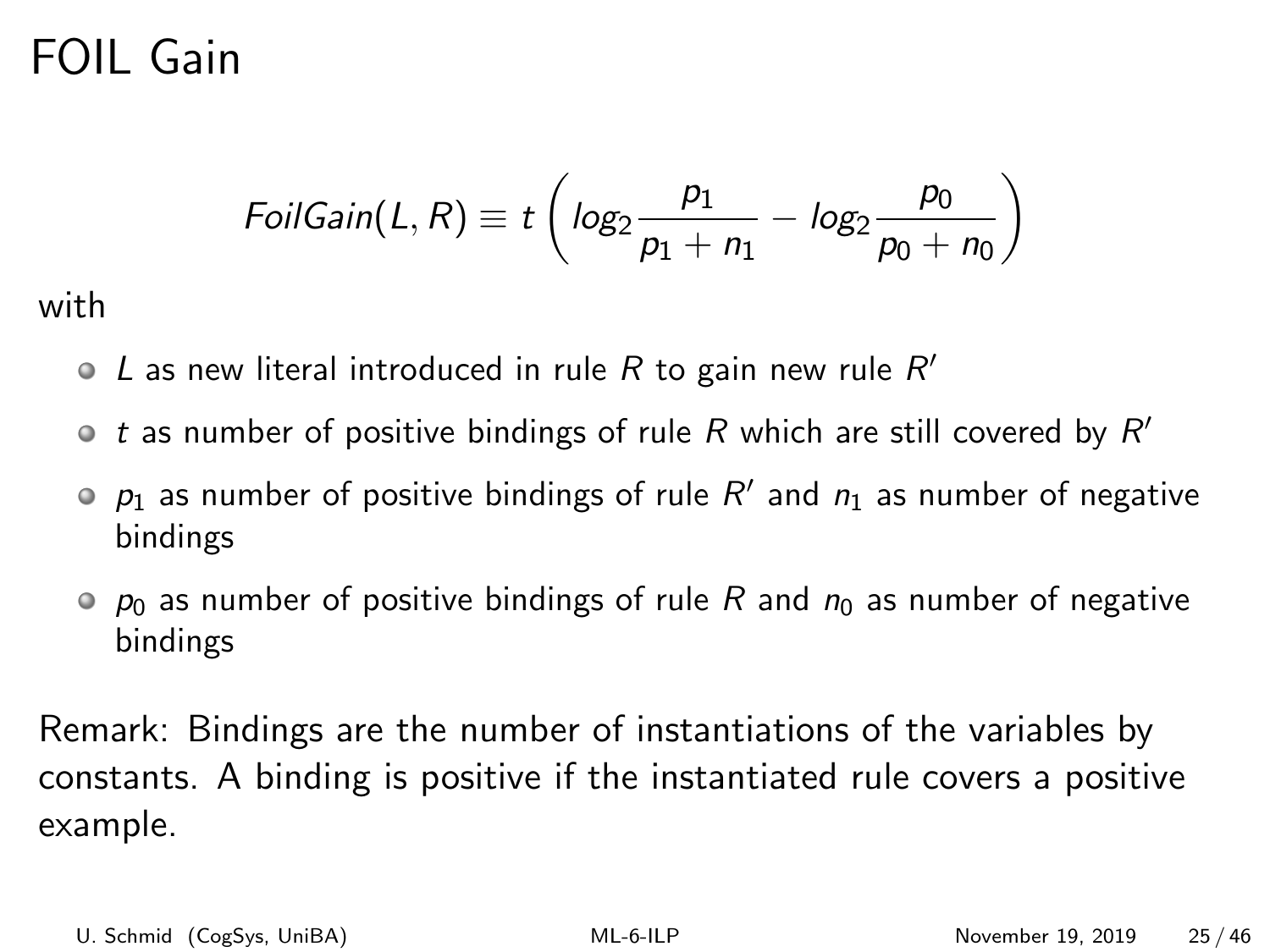## Learning Recursive Rule Sets

- Extend FOIL such that the target predicate can also be included in the preconditions with the same restrictions to variables as before.
- Problem: rule sets that produce infinite recursions
- FOIL uses a generate-and-test strategy; alternatively recursive rule sets can be learned by analytical methods (see lecture inductive programming)

```
\text{arcestor}(X, Y) := \text{parent}(X, Y).
\text{arcestor}(X, Y) :- \text{parent}(X, Z), \text{arcestor}(Z, Y).
```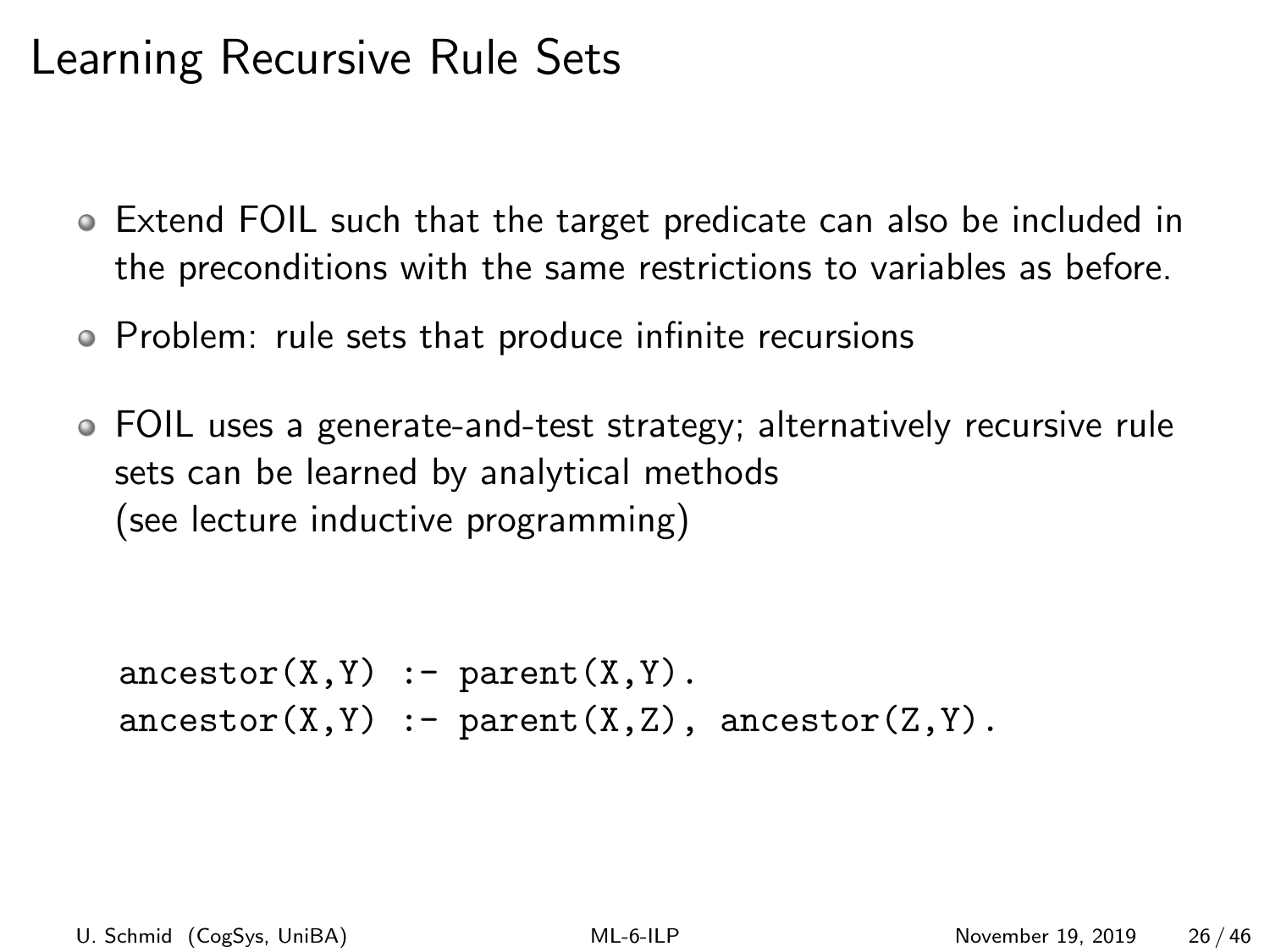### Induction as Inverted Deduction

- **o** observation: induction is just the inverse of deduction
- in general, machine learning involves building theories that explain the observed data
- $\bullet$  Given some data D and some background knowledge B, learning can be described as generating a hypothesis h that, together with  $B$ , explains D.

$$
(\forall  \in D)(B \wedge h \wedge x_i) \vdash f(x_i)
$$

o the above equation casts the learning problem in the framework of deductive inference and formal logic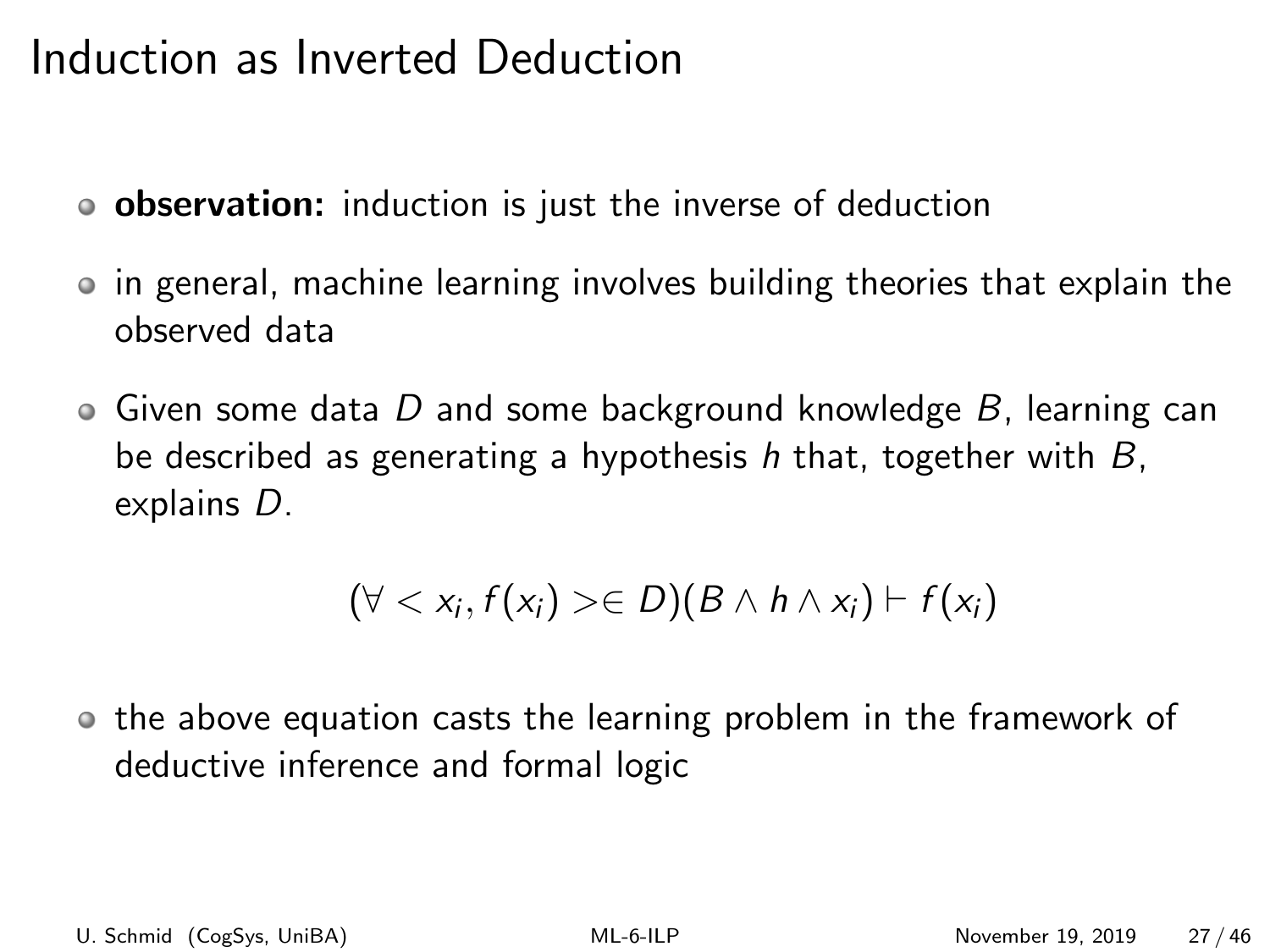## Induction as Inverted Deduction

#### features of inverted deduction:

- $\triangleright$  subsumes the common definition of learning as finding some general concept
- $\triangleright$  background knowledge allows a more rich definition of when a hypothesis  $h$  is said to "fit" the data

#### practical difficulties:

- $\triangleright$  noisy data makes the logical framework completely lose the ability to distinguish between truth and falsehood
- $\blacktriangleright$  search is intractable
- $\triangleright$  background knowledge often increases the complexity of H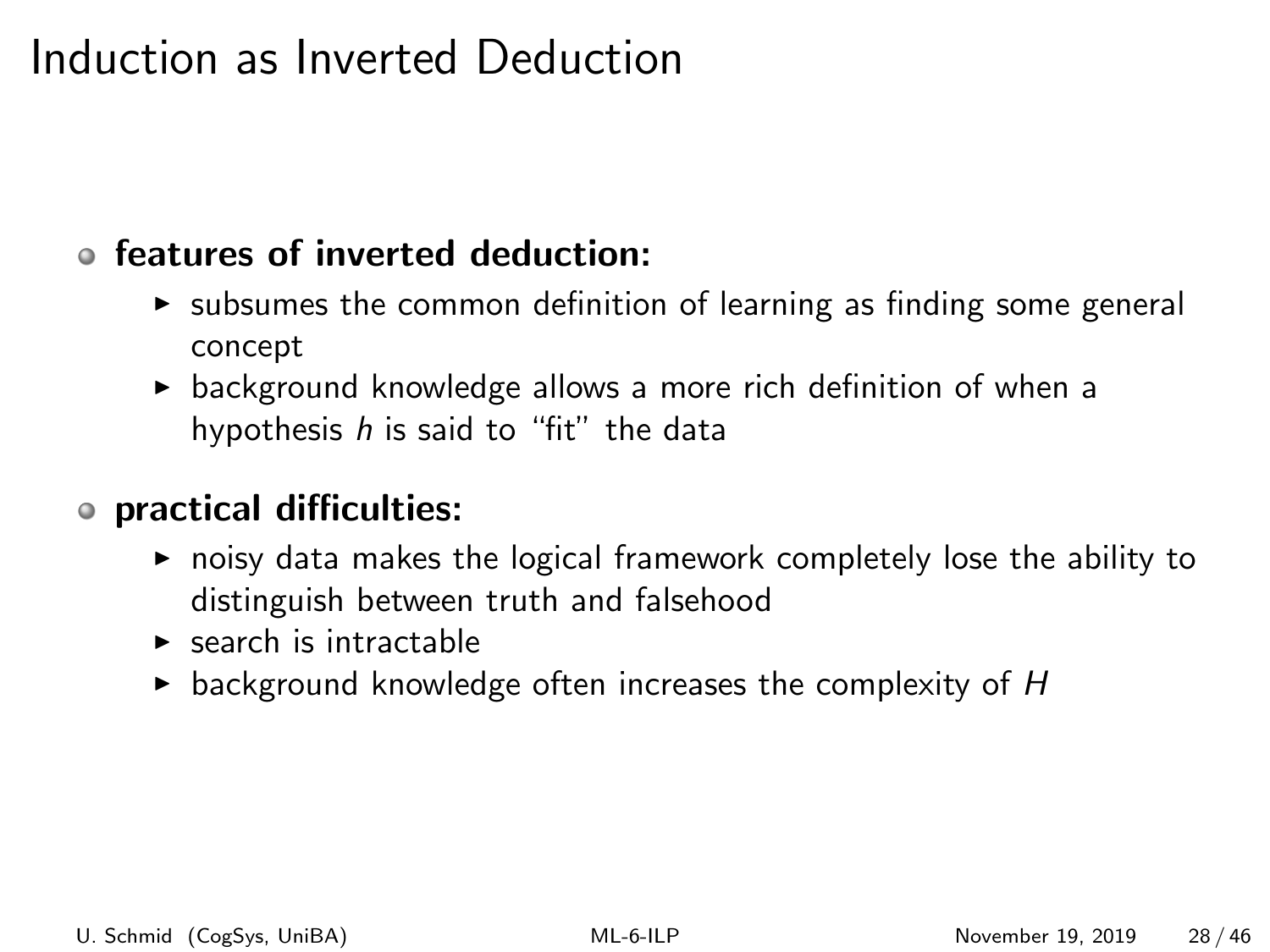- resolution is a general method for automated deduction
- complete and sound method for deductive inference
- o see Intelligente Agenten
- Inverse Resolution Operator (propositional form):
	- **1** Given initial clause  $C_1$  and C, find a literal L that occurs in  $C_1$  but not in clause C.
	- 2 Form the second clause  $C_2$  by including the following literals

$$
\mathcal{C}_2 = (\mathcal{C} - (\mathcal{C}_1 - \{L\})) \cup \{\neg L\}
$$

inverse resolution is not deterministic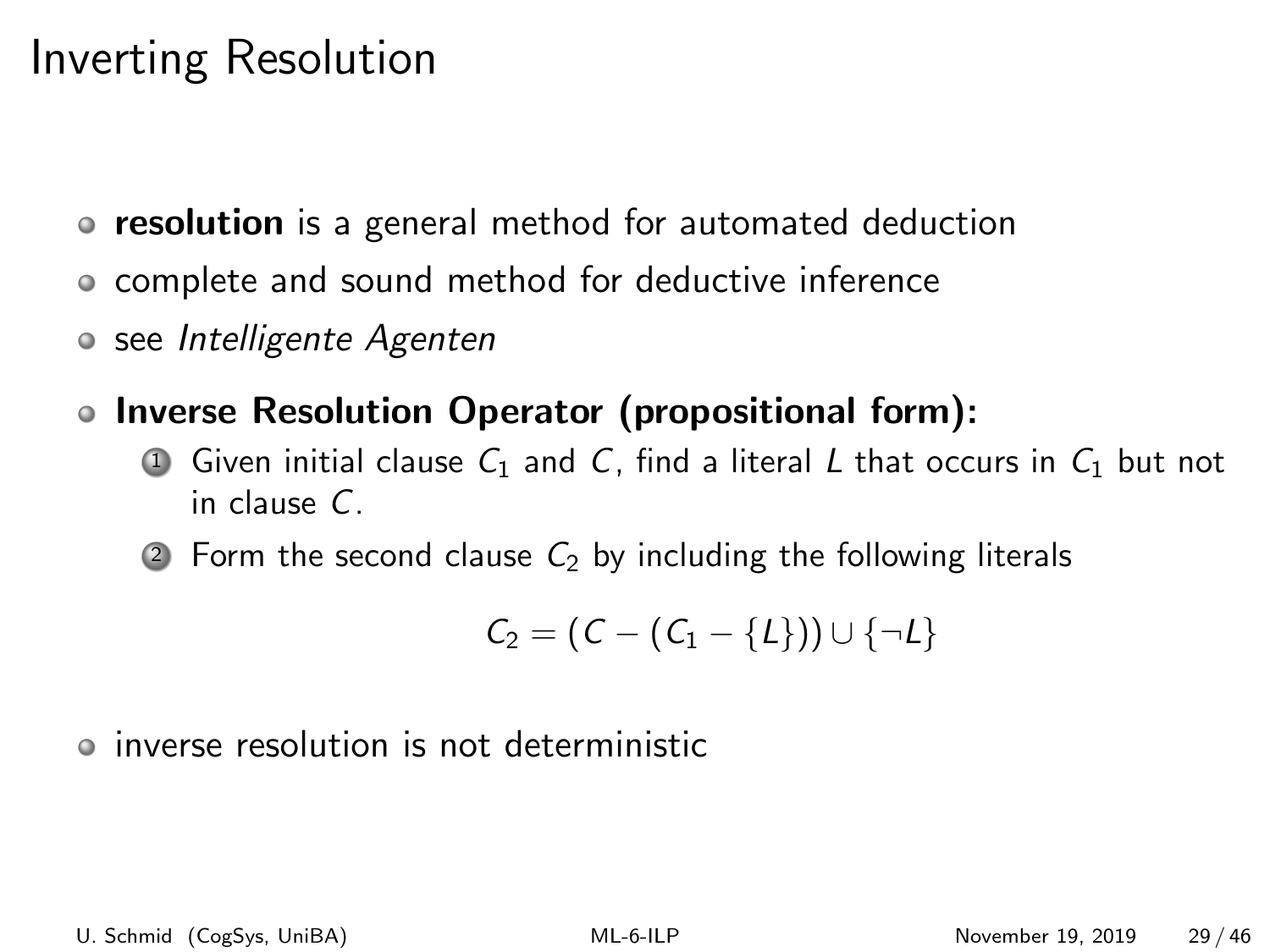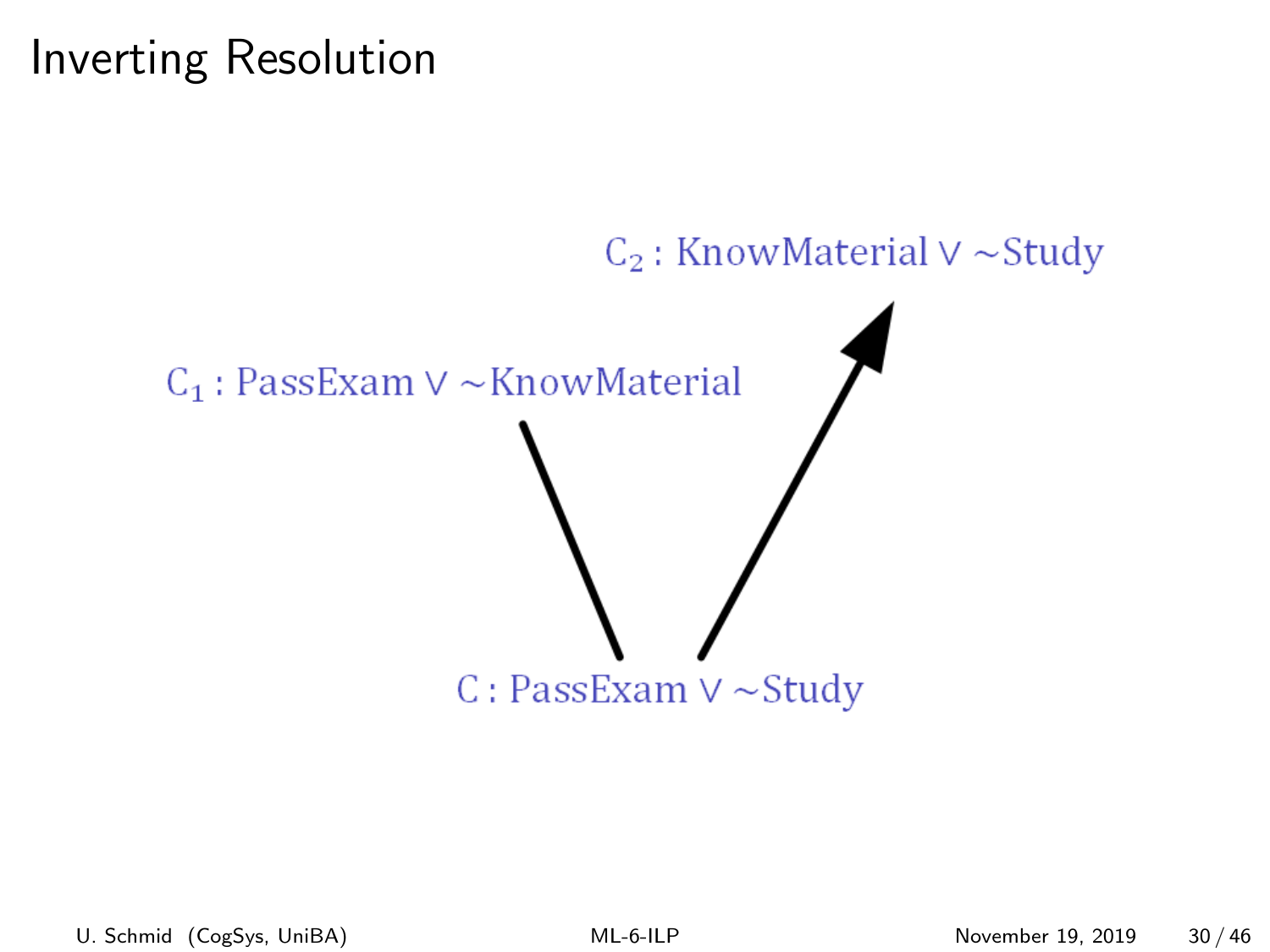#### • Inverse Resolution Operator (first-order form):

- $\triangleright$  resolution rule:
	- **1** Find a literal  $L_1$  from clause  $C_1$ , literal  $L_2$  from clause  $C_2$ , and substitution  $\theta$  such that  $L_1\theta = \neg L_2\theta$
	- 2 Form the resolvent C by including all literals from  $C_1\theta$  and  $C_2\theta$ , except for  $L_1\theta$  and  $\neg L_2\theta$ . That is,  $C = (C_1 - \{L_1\})\theta \cup (C_2 - \{L_2\})\theta$
- $\triangleright$  analytical derivation of the inverse resolution rule:

$$
C = (C_1 - \{L_1\})\theta_1 \cup (C_2 - \{L_2\})\theta_2 \text{ where } \theta = \theta_1\theta_2
$$
  
\n
$$
C - (C_1 - \{L_1\})\theta_1 = (C_2 - \{L_2\})\theta_2 \text{ where } L_2 = \neg L_1\theta_1\theta_2^{-1}
$$
  
\n
$$
\Rightarrow C_2 = (C - (C_1 - \{L_1\})\theta_1)\theta_2^{-1} \cup \{\neg L_1\theta_1\theta_2^{-1}\}
$$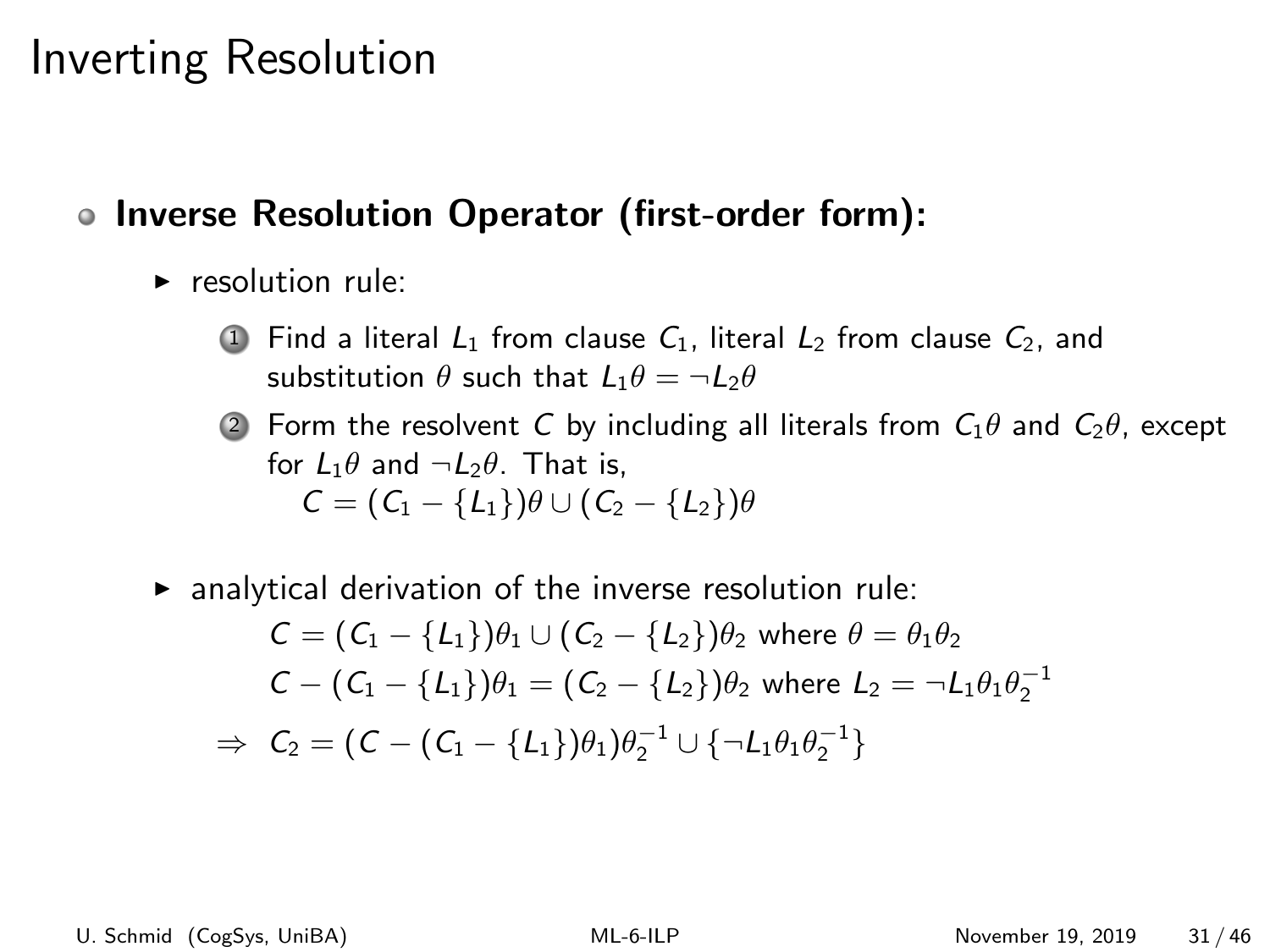

 $D = \{GrandChild(Bob, Shannon)\}$  $B = \{Father(Shannon, Tom), Father(Tom, Bob)\}$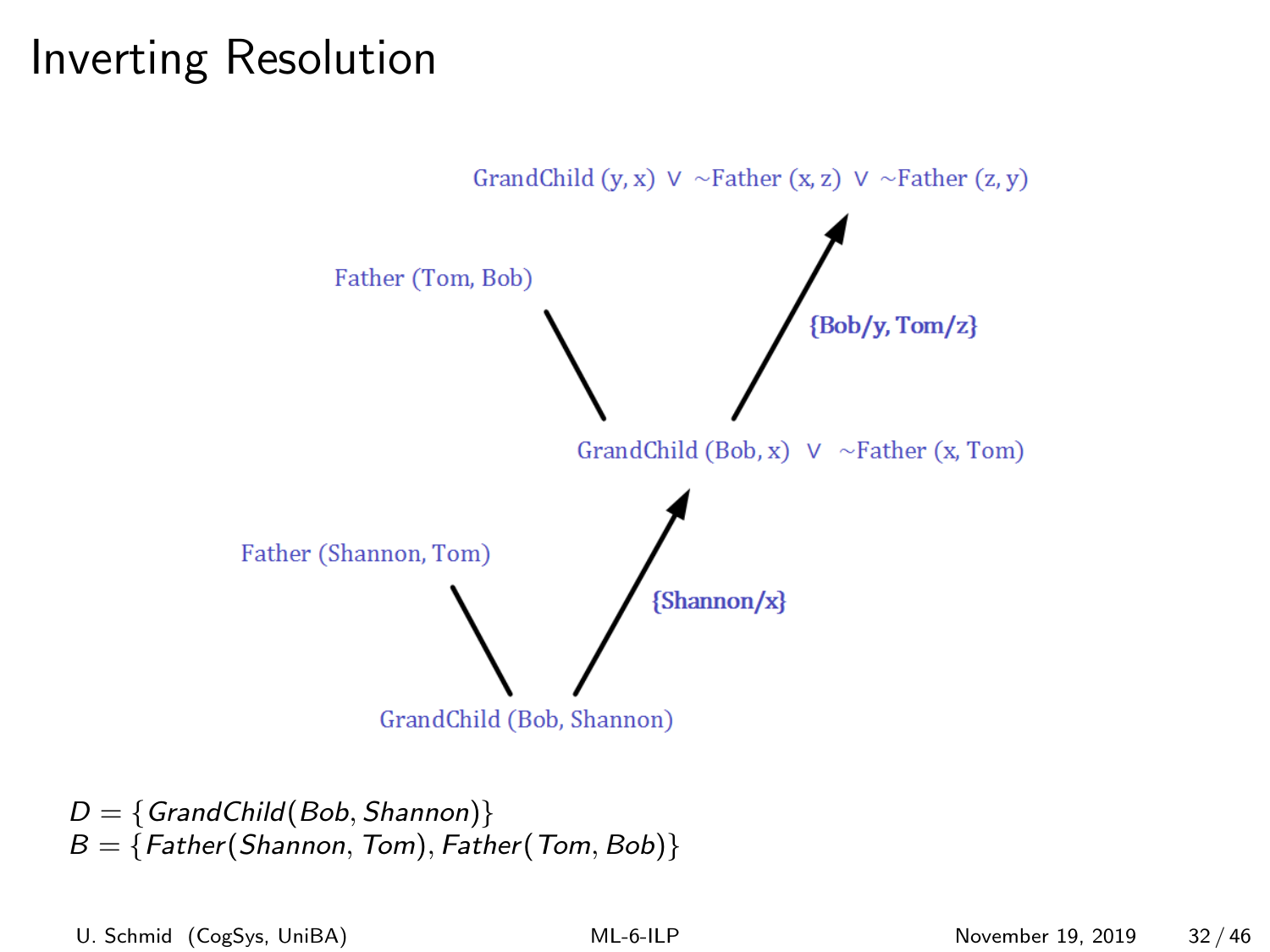## Remarks

- ILP based on restricted variants of inverted resolution was introduced mainly by Muggleton
- Inverse resolution leads to combinatorial explosion of candidate hypotheses
	- $\triangleright$  many possibilities to combine hypotheses with background- knowledge in order to generate more specific hypotheses
- Other techniques:
	- $\triangleright$   $\theta$ -Subsumption (used by GOLEM) replace terms by variables (intervened unification)
	- $\triangleright$  inverse entailment (used by PROGOL) generates just a single more specific hypothesis that entails the observed data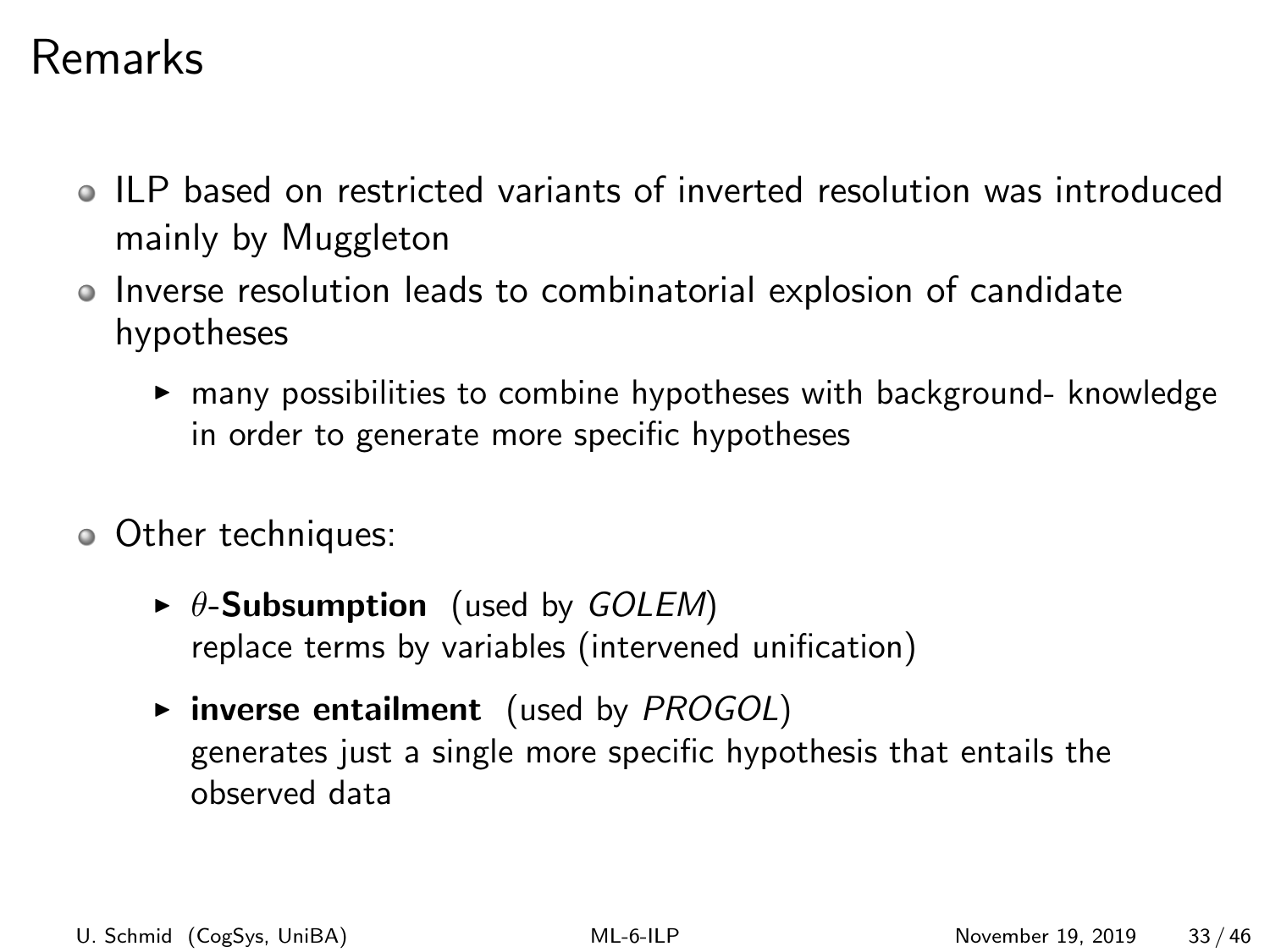## Generalization,  $\theta$ -Subsumption, Entailment

- interesting to consider the relationship between the more general than relation and inverse entailment
- $\circ$  more general than:

 $h_i \geq_g h_k$  iff  $(\forall x \in X)[h_k(x) \rightarrow h_i(x)]$ . A hypothesis can also be expressed as  $c(x) \leftarrow h(x)$ .

 $\theta$  − subsumption:

Consider two clauses  $C_i$  and  $C_k$ , both of the form  $H \vee L_1 \vee ... \vee L_n$ , where H is a positive literal and the  $L_i$  are arbitrary literals. Clause  $C_i$ is said to  $\theta$  – subsume clause  $C_k$  iff  $(\exists \theta)$ [ $C_i\theta \subseteq C_k$ ].

entailment:

Consider two clauses  $\mathcal{C}_j$  and  $\mathcal{C}_k$ . Clause  $\mathcal{C}_j$  is said to *entail* clause  $\mathcal{C}_k$ (written  $C_i \vdash C_k$ ) iff  $C_k$  follows deductively from  $C_j$ .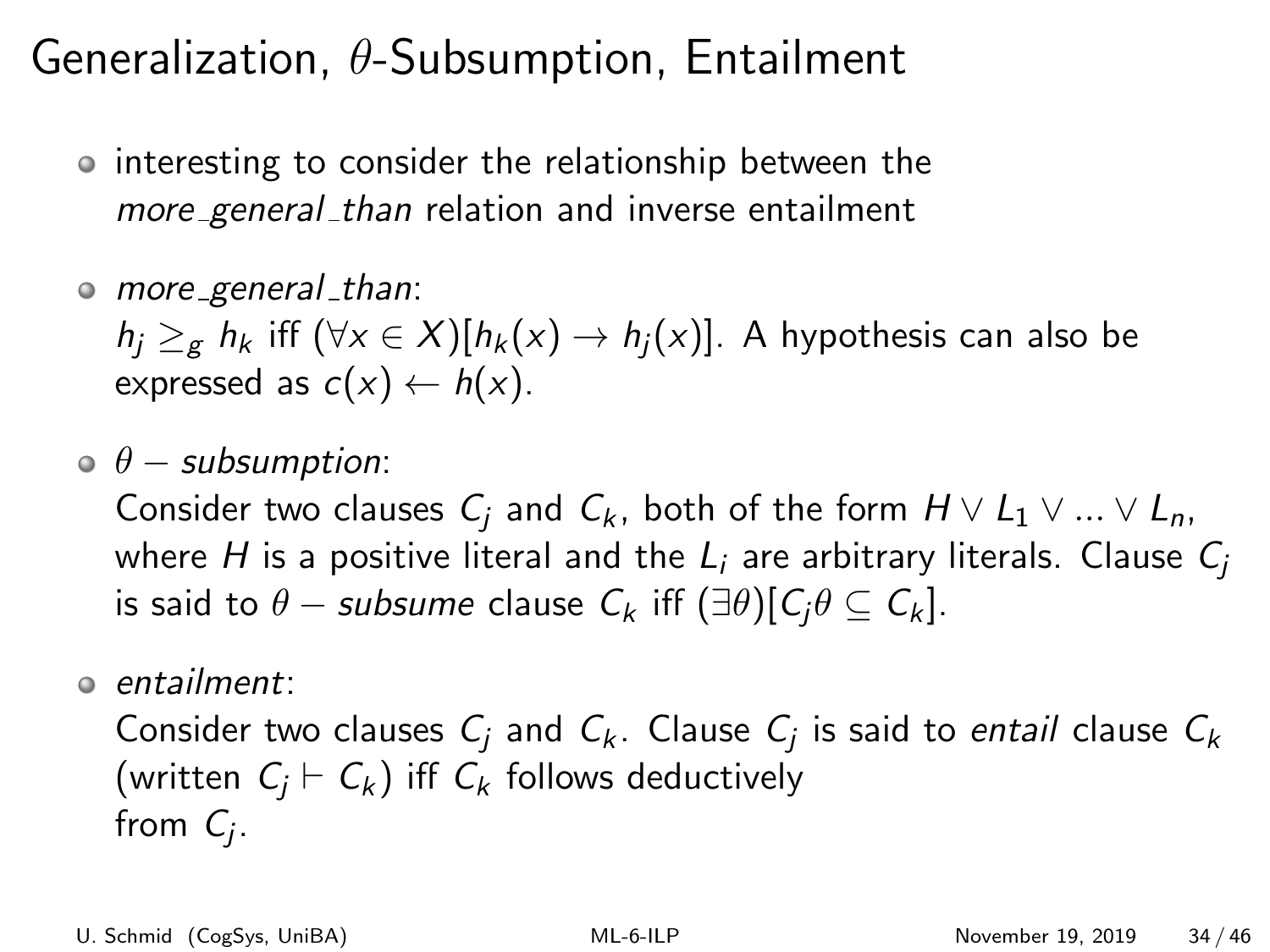## Generalization,  $\theta$ -Subsumption, Entailment

**if**  $h_1 \geq_g h_2$  then  $C_1 : c(x) \leftarrow h_1(x)$   $\theta$ -subsumes  $C_2 : c(x) \leftarrow h_2(x)$ 

 $\bullet$  furthermore,  $\theta$ -subsumption can hold even when the clauses have different heads

$$
A: Mother(x, y) \leftarrow Father(x, z) \land Spouse(z, y)
$$
  

$$
B: Mother(x, L) \leftarrow Father(x, B) \land Spouse(B, y) \land Female(x)
$$
  

$$
A\theta \subseteq B \text{ if we choose } \theta = \{y/L, z/B\}
$$

 $\theta$ -subsumption is a special case of entailment

A: 
$$
Elephant(father_of(x)) \leftarrow Elephant(x)
$$
  
B:  $Elephant(father_of(father_of(y))) \leftarrow Elephant(y)$   
A $\vdash$  B, but  $\neg \exists \theta[A\theta \subseteq B]$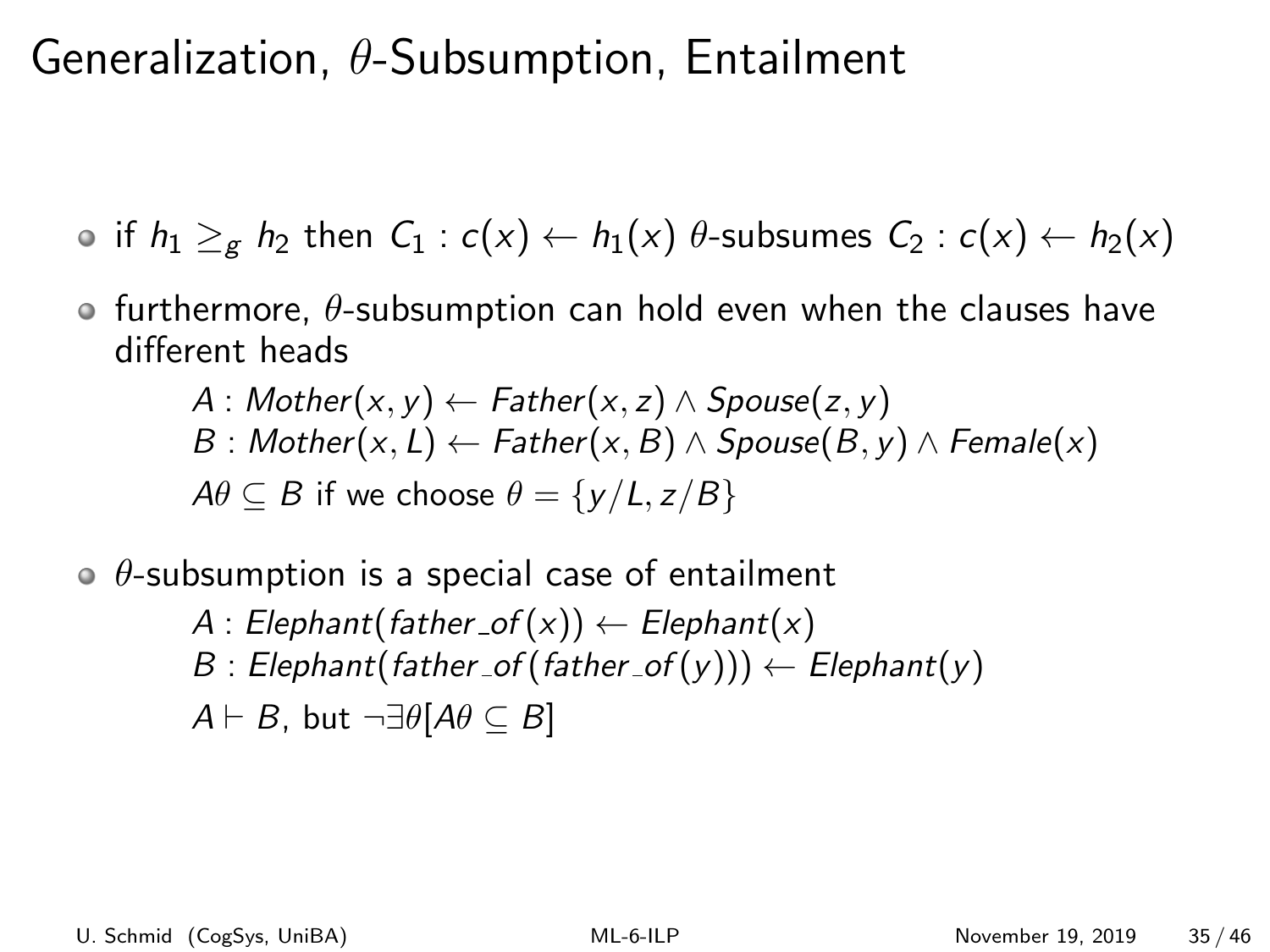## Generalization,  $\theta$ -Subsumption, Entailment

- Generalization is a special case of  $\theta$ -Subsumption
- $\theta$ -Subsumption is a special case of entailment
- In its most general form, inverse entailment produces intractable searches
- $\theta$ -Subsumption provides a convenient notion that lies midway between generalization and entailment!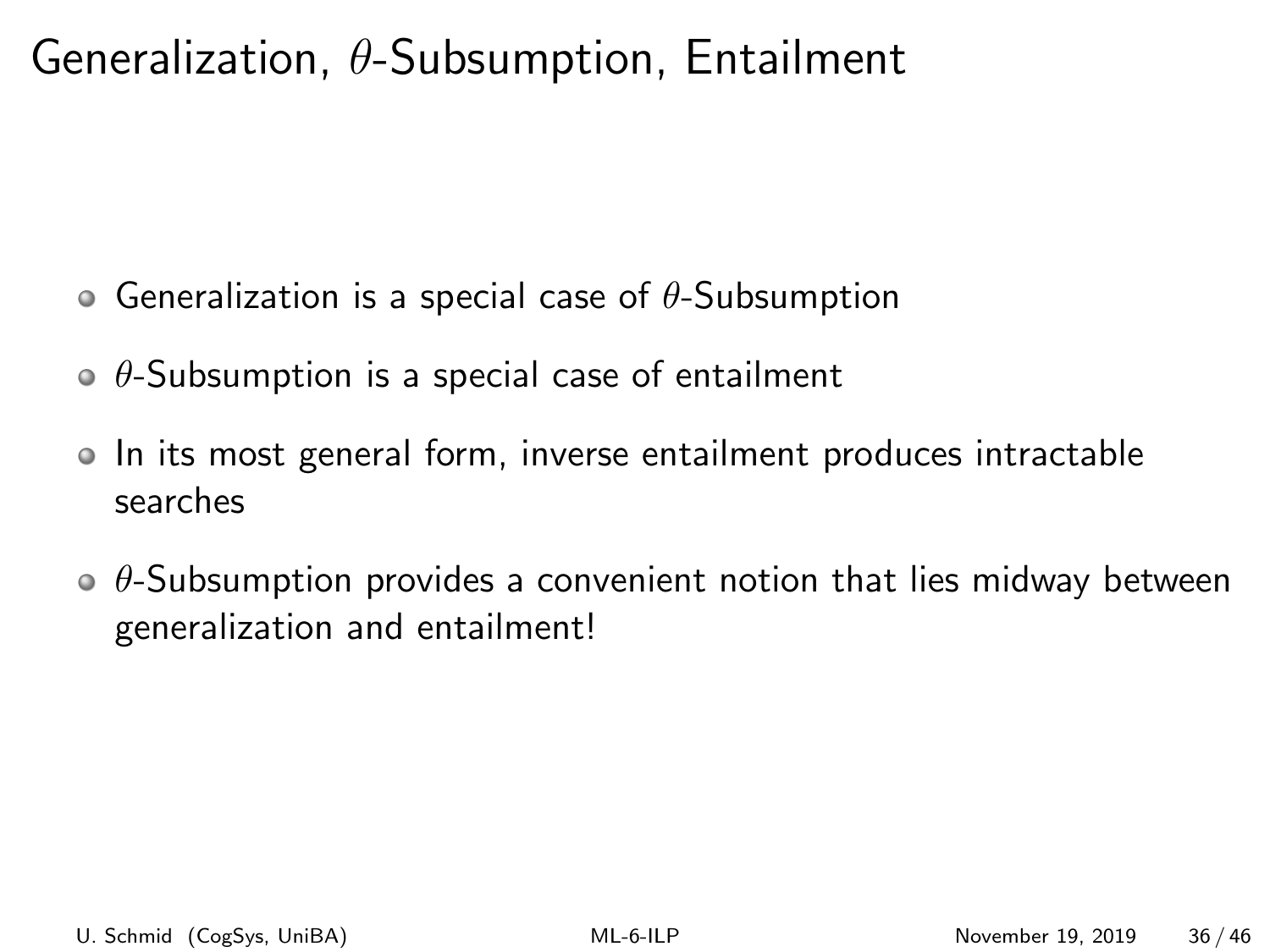## Explanation-Based Learning

- Using prior knowledge and deductive reasoning to augment information given by trainings examples
- $\circ \leftrightarrow$  explanation-based learning (EBL) e.g., Mitchell et al., 1986
- Different approaches: background-knowledge is or is not complete and correct
- Reach more accuracy with less examples!
- For example, applied in inductive programming (Dialogs, Igor)
- Related to learning on the knowledge level and analogy-based learning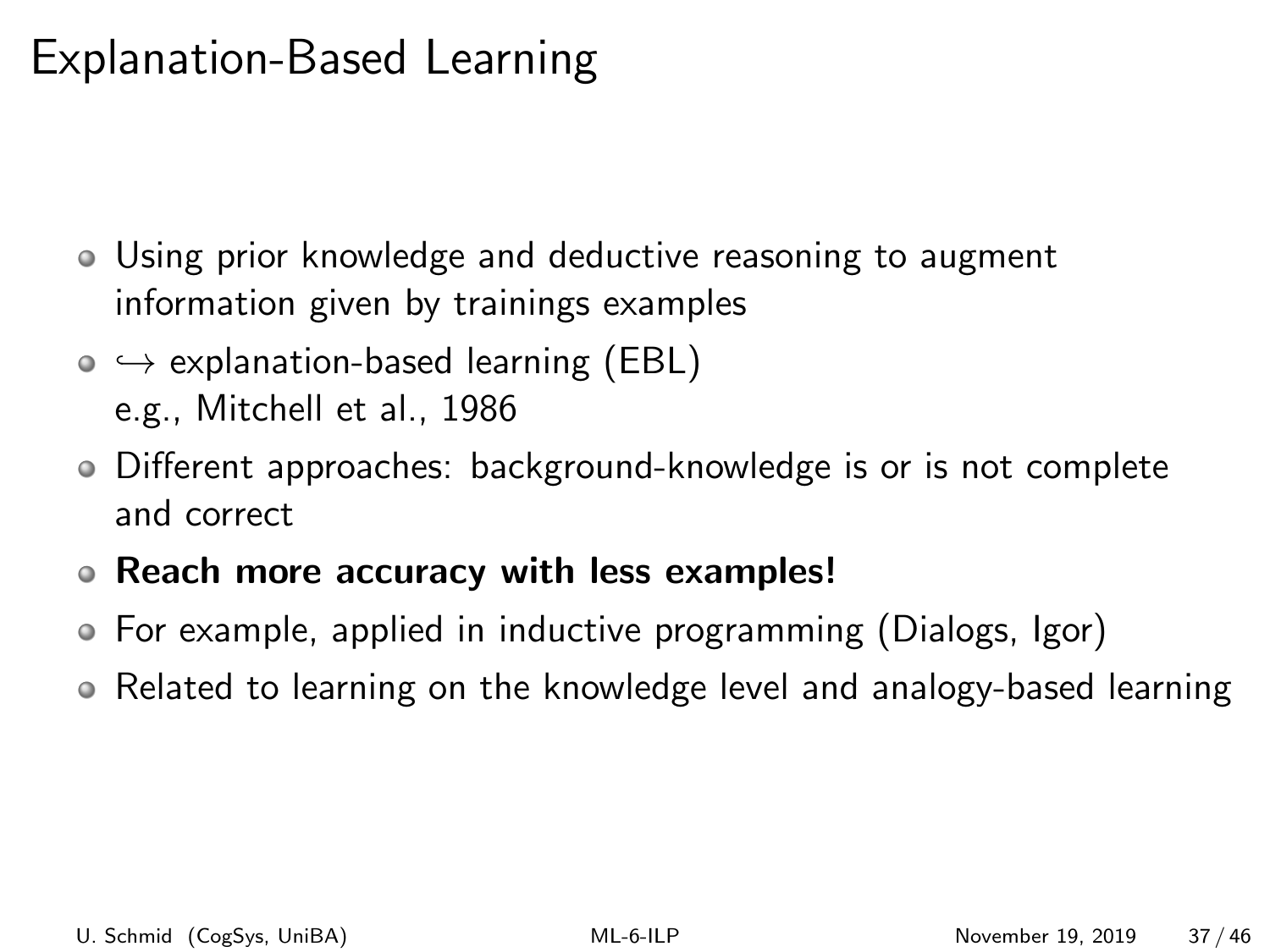## Inductive Learning

#### Given:

- $\circ$  Instance space X
- $\bullet$  Hypothesis space H
- $\bullet$  Training examples D of some target function f.

$$
D = \{ \langle x_1, f(x_1) \rangle, \ldots \langle x_n, f(x_n) \rangle \}
$$

#### Determine:

 $\bullet$  A hypothesis from H consistent with training examples D.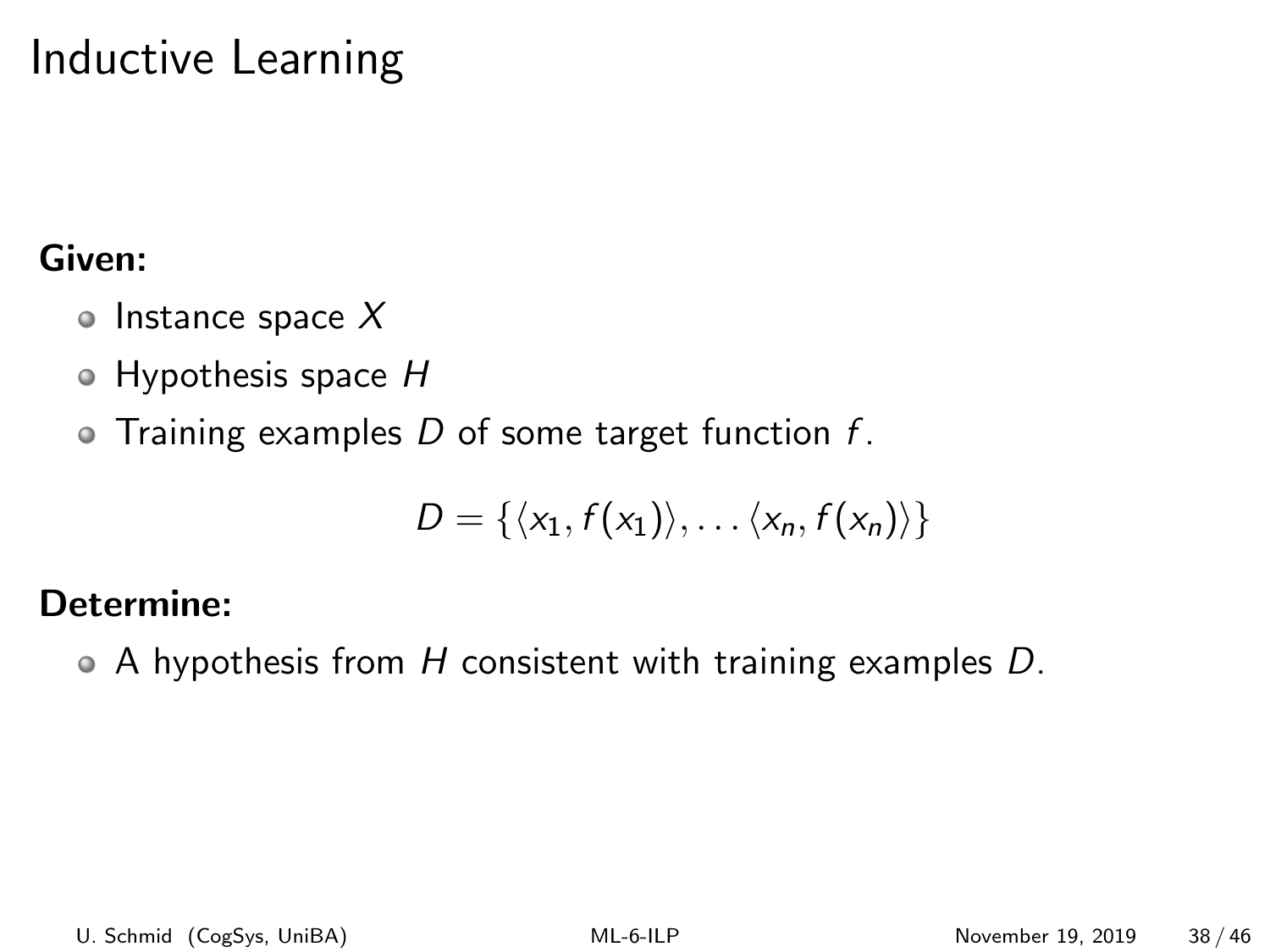# Analytical Learning

#### Given:

- Instance space  $X$
- $\circ$  Hypothesis space H
- $\bullet$  Training examples D of some target function f.

$$
D = \{ \langle x_1, f(x_1) \rangle, \ldots \langle x_n, f(x_n) \rangle \}
$$

• Domain theory B for explaining training examples

#### Determine:

 $\bullet$  A hypothesis from H consistent with both the training examples D and domain theory B.

We say

- $\bullet$  B "explains"  $\langle x, f(x) \rangle$  if  $x + B \vdash f(x)$
- $\bullet$  B is "consistent with" h if  $B \not\vdash \neg h$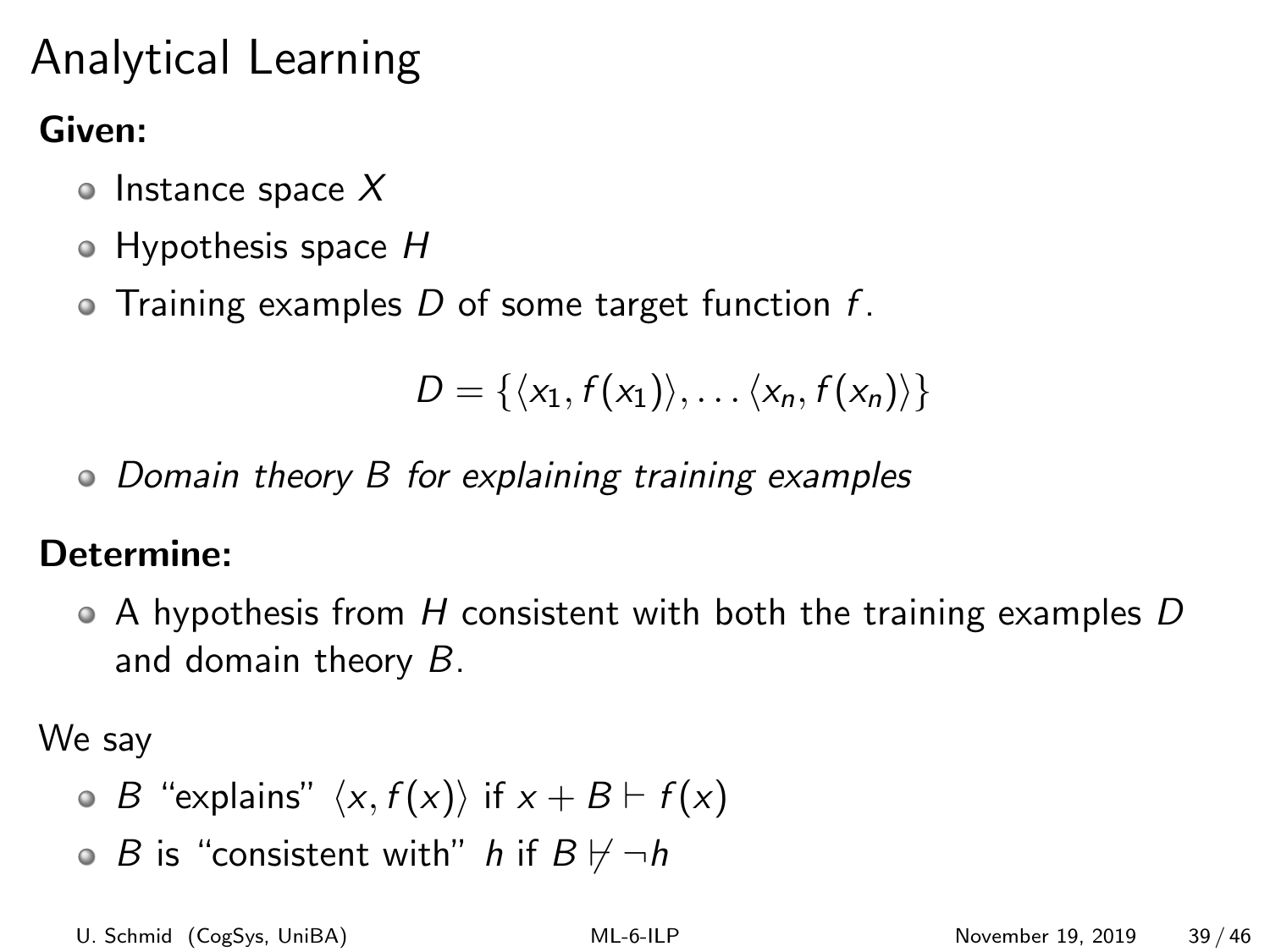## SafeToStack(x,y) Learning Problem Given:

o Instances: pairs of physical objects Hypotheses: Sets of Horn clause rules, e.g.,  $SafeToStack(x, y) \leftarrow Volume(x, vx) \wedge Type(y, Box)$ 

Training Examples: typical example is SafeToStack(Obj1, Obj2) On(Obj1, Obj2) Owner(Obj1, Fred) Type(Obj1, Box) Owner(Obj2, Louise) Type(Obj2, Endtable) Density(Obj1, 0.3) Color(Obj1, Red) Material(Obj1, Cardbd)

Domain Theory:

. . .

```
SafeToStack(x, y) \leftarrow \neg Fragile(y)SafeToStack(x, y) \leftarrow Lighter(x, y)Lighter(x, y) ← Wt(x, wx) \land Wt(y, wy) \land Less(wx, wy)
```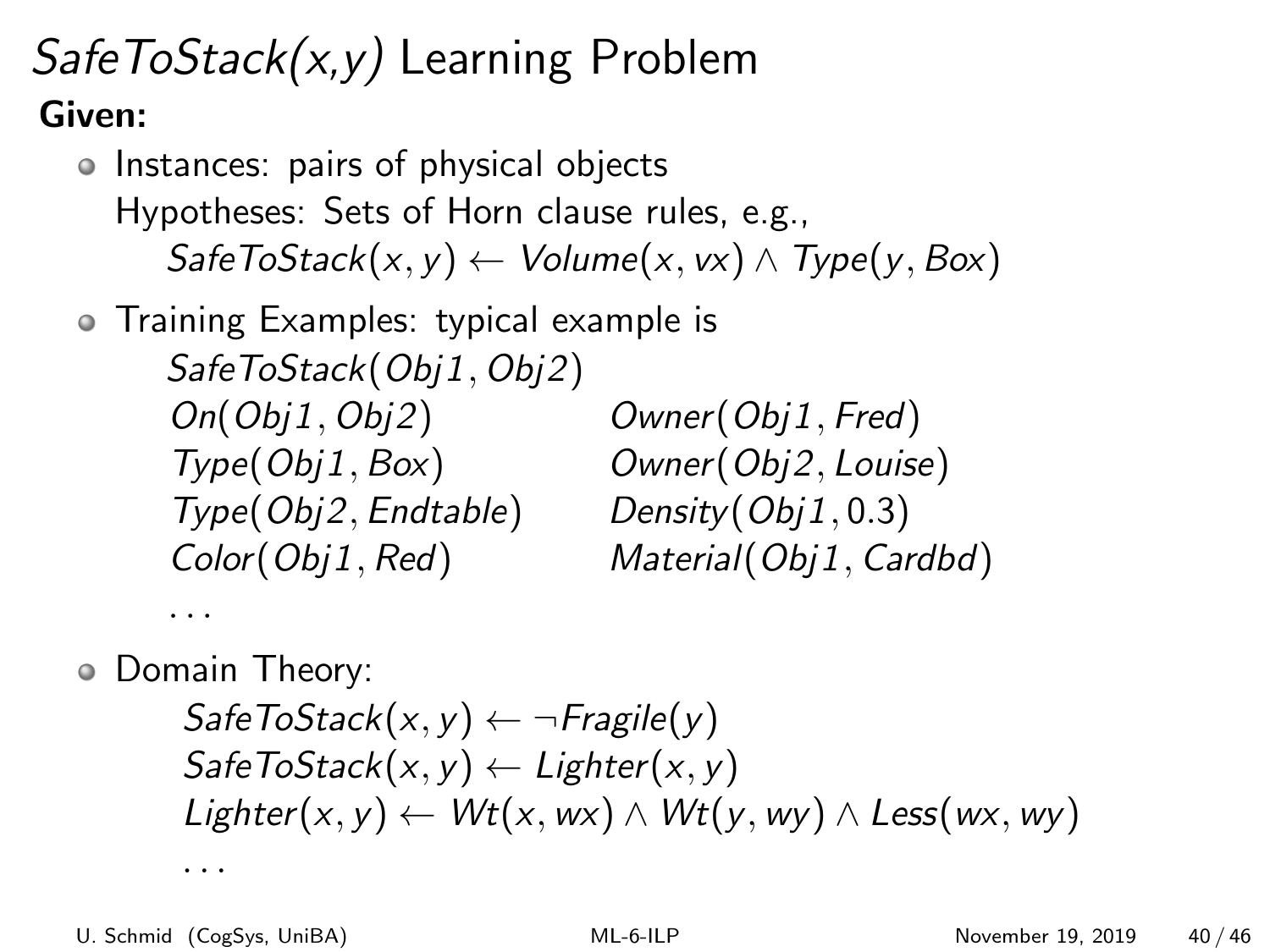## $SafeToStack(x, y)$  cont.

#### Determine:

 $\bullet$  A hypothesis from H consistent with training examples and domain theory.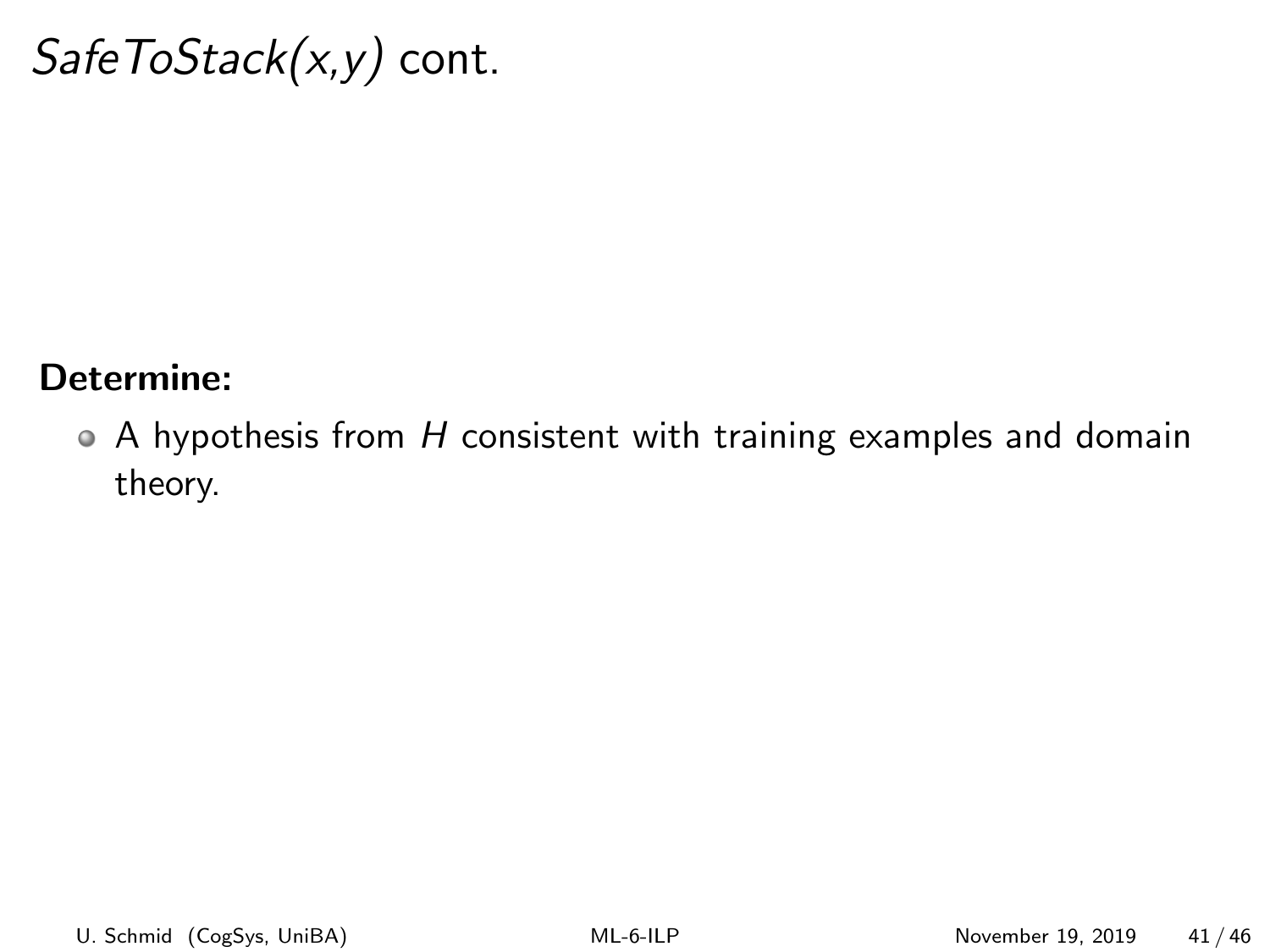#### Prolog-EBG

Prolog-EBG(TargetConcept, Examples, DomainTheory)

- $\odot$  LearnedRules  $\leftarrow \{\}$
- $\odot$  Pos  $\leftarrow$  the positive examples from Examples
- **•** for each *PositiveExample* in *Pos* that is not covered by LearnedRules, do
	- 1. Explain:
		- ► Explanation  $\leftarrow$  an explanation (proof) in terms of DomainTheory that PositiveExample satisfies TargetConcept
	- 2. Analyze:
		- $\triangleright$  Sufficient Conditions  $\leftarrow$  the most general set of features of *PositiveExample* that satisfy TargetConcept according to Explanation.
- (for each *PositiveExample* in *Pos* that is not covered by *LearnedRules*, do)
	- 3. Refine:
		- $\blacktriangleright$  LearnedRules  $\leftarrow$  LearnedRules + NewHornClause, where NewHornClause is of the form

```
TargetConcept \leftarrow Sufficient Conditions
```
**• Return LearnedRules**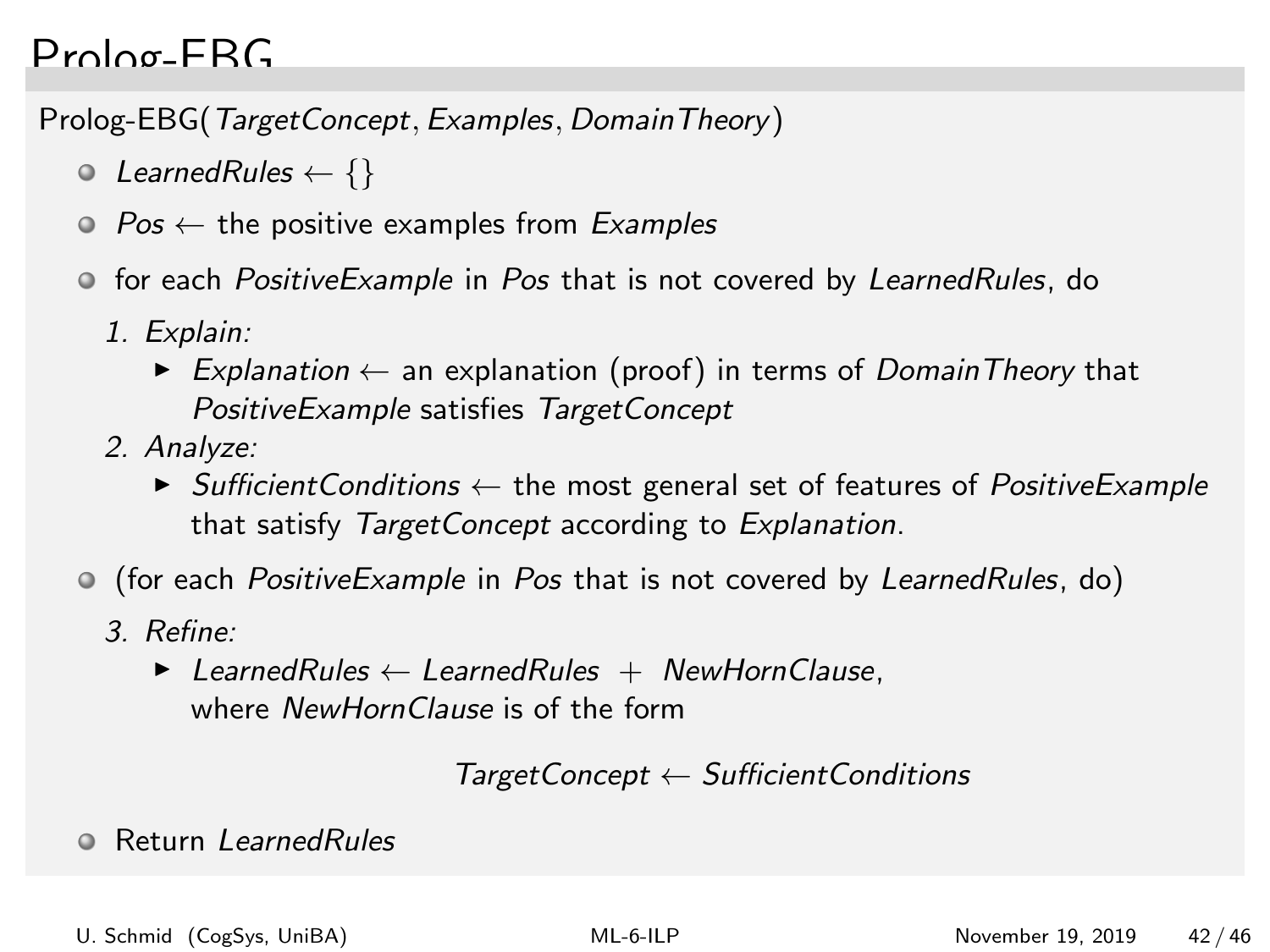## An Explanation



*Training Example:*

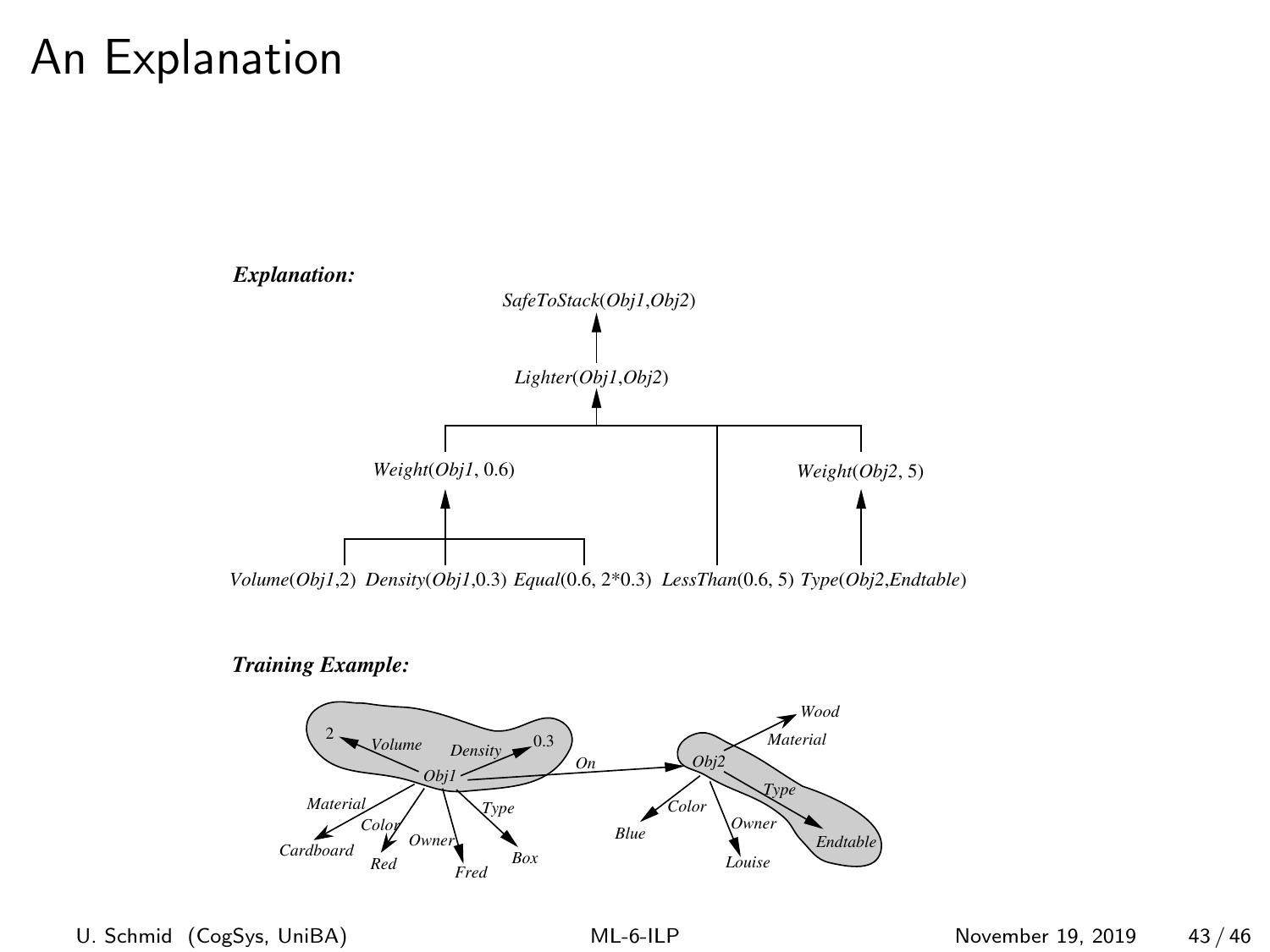## Summary

- In ILP sets of first-order rules can be learned directly
- Hypothesis language of Horn clauses is more expressive than feature vectors (allowing variables, representing relations)
- Suitable for learning over structured data (meshes, chemical structures, graph-representations in general)
- Not only applicable for learning classifiers but also for learning general (recursive) programs (inductive programming)
- Sequential covering algorithms learn just one rule at a time and perform many search steps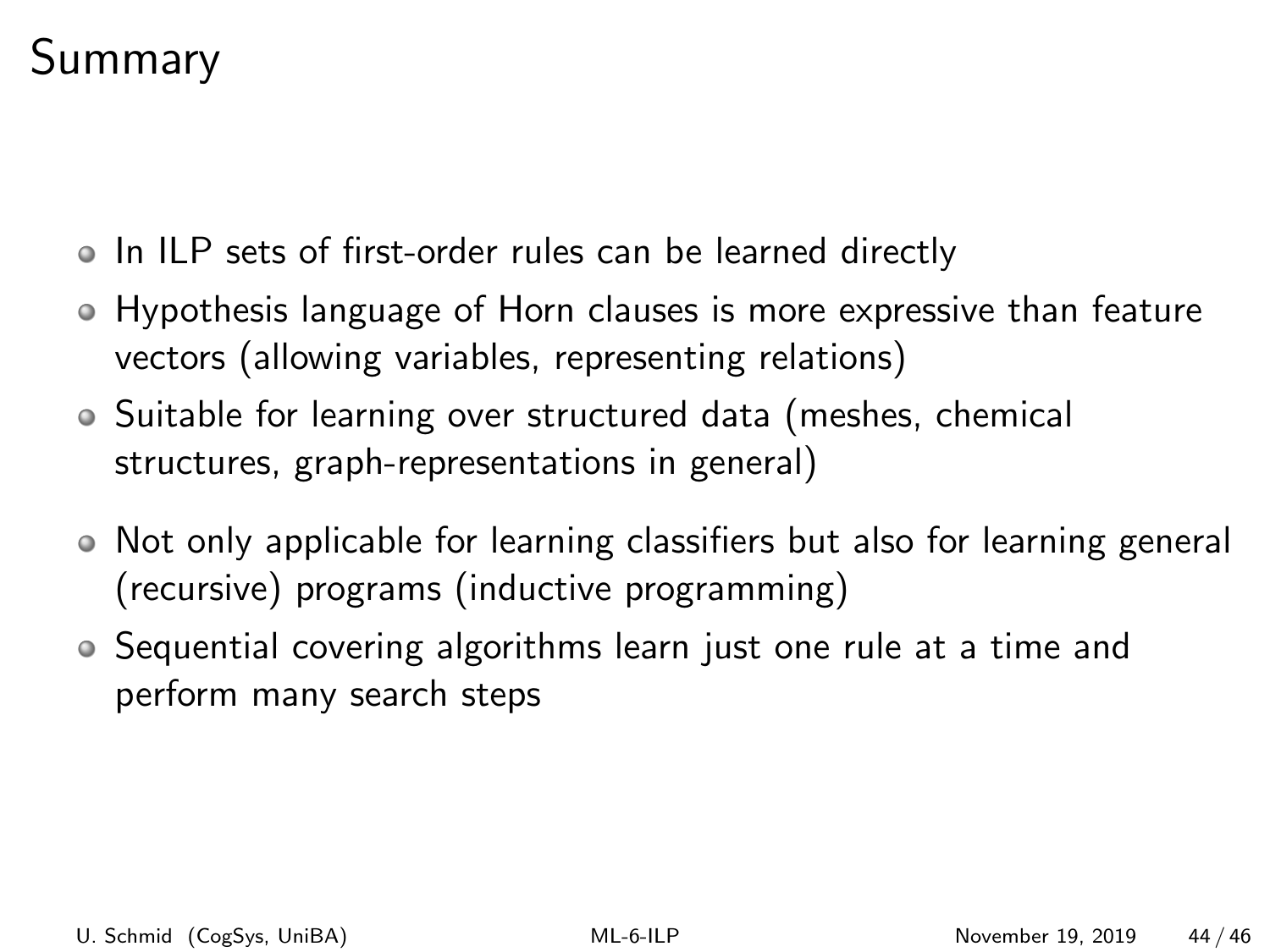## Summary

- **FOIL** is a sequential covering algorithm
	- $\triangleright$  a specific-to-general search is performed to form the result set
	- $\triangleright$  a general-to-specific search is performed to form each new rule
- Induction can be viewed as the inverse of deduction
- While Foil is a generate-and-test algorithm, approaches based on inverse resolution (Golem, Progol) are example-driven
- ILP can be naturally combined with deductive inference: Explanation-based learning allows for enriching training examples by inferences drawn from a theory.